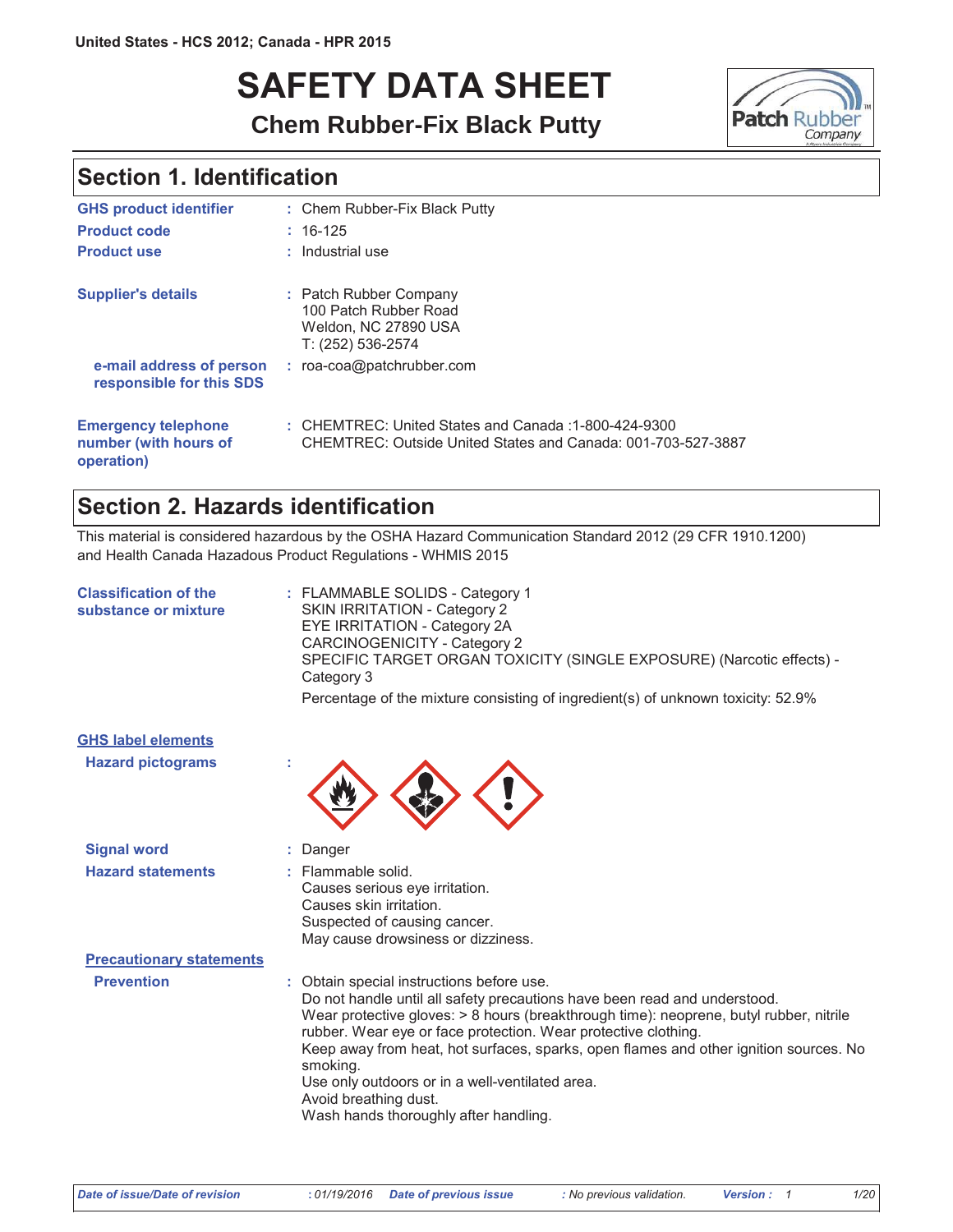# Section 2. Hazards identification

| <b>Response</b>                                        | : IF exposed or concerned: Get medical attention.<br>IF INHALED: Remove person to fresh air and keep comfortable for breathing. Call a<br>POISON CENTER or physician if you feel unwell.<br>IF ON SKIN: Wash with plenty of soap and water. Take off contaminated clothing and<br>wash it before reuse.<br>If skin irritation occurs: Get medical attention.<br>IF IN EYES: Rinse cautiously with water for several minutes. Remove contact lenses, if<br>present and easy to do. Continue rinsing.<br>If eye irritation persists: Get medical attention. |
|--------------------------------------------------------|-----------------------------------------------------------------------------------------------------------------------------------------------------------------------------------------------------------------------------------------------------------------------------------------------------------------------------------------------------------------------------------------------------------------------------------------------------------------------------------------------------------------------------------------------------------|
| <b>Storage</b>                                         | : Store locked up.                                                                                                                                                                                                                                                                                                                                                                                                                                                                                                                                        |
| <b>Disposal</b>                                        | : Dispose of contents and container in accordance with all local, regional, national and<br>international regulations.                                                                                                                                                                                                                                                                                                                                                                                                                                    |
| Other hazards which do<br>not result in classification | : None known.                                                                                                                                                                                                                                                                                                                                                                                                                                                                                                                                             |

### Section 3. Composition/information on ingredients

| Substance/mixture     | : Mixture        |
|-----------------------|------------------|
| <b>Other means of</b> | : Not available. |
| <b>identification</b> |                  |

### **CAS number/other identifiers**

| <b>CAS number</b><br>: Not applicable.                 |               |                   |
|--------------------------------------------------------|---------------|-------------------|
| <b>Product code</b><br>$: 16-125$                      |               |                   |
| <b>Ingredient name</b>                                 | $\frac{0}{0}$ | <b>CAS number</b> |
| Naphtha (petroleum), hydrotreated light                | 40            | 64742-49-0        |
| heptane                                                | $12 - 18$     | 142-82-5          |
| 3-methylhexane                                         | $0 - 12$      | 589-34-4          |
| Methylcyclohexane                                      | $0 - 8$       | 108-87-2          |
| 2-Methylhexane                                         | $0 - 6$       | 591-76-4          |
| 2,3-dimethylpentane                                    | $0 - 2$       | 565-59-3          |
| 3-Ethylpentane                                         | $0 - 2$       | 617-78-7          |
| carbon black, respirable other than powder             | 15.93         | 1333-86-4         |
| Distillates (petroleum), hydrotreated heavy naphthenic | 5.09          | 64742-52-5        |
| Zinc oxide                                             | $1 - 5$       | 1314-13-2         |
| Fuels, diesel, No 2                                    | 0.28          | 68476-34-6        |
| ethylbenzene                                           | < 0.1         | $100 - 41 - 4$    |
| Toluene                                                | < 0.1         | 108-88-3          |

Any concentration shown as a range is to protect confidentiality or is due to batch variation.

There are no additional ingredients present which, within the current knowledge of the supplier and in the concentrations applicable, are classified as hazardous to health or the environment and hence require reporting in this section.

Occupational exposure limits, if available, are listed in Section 8.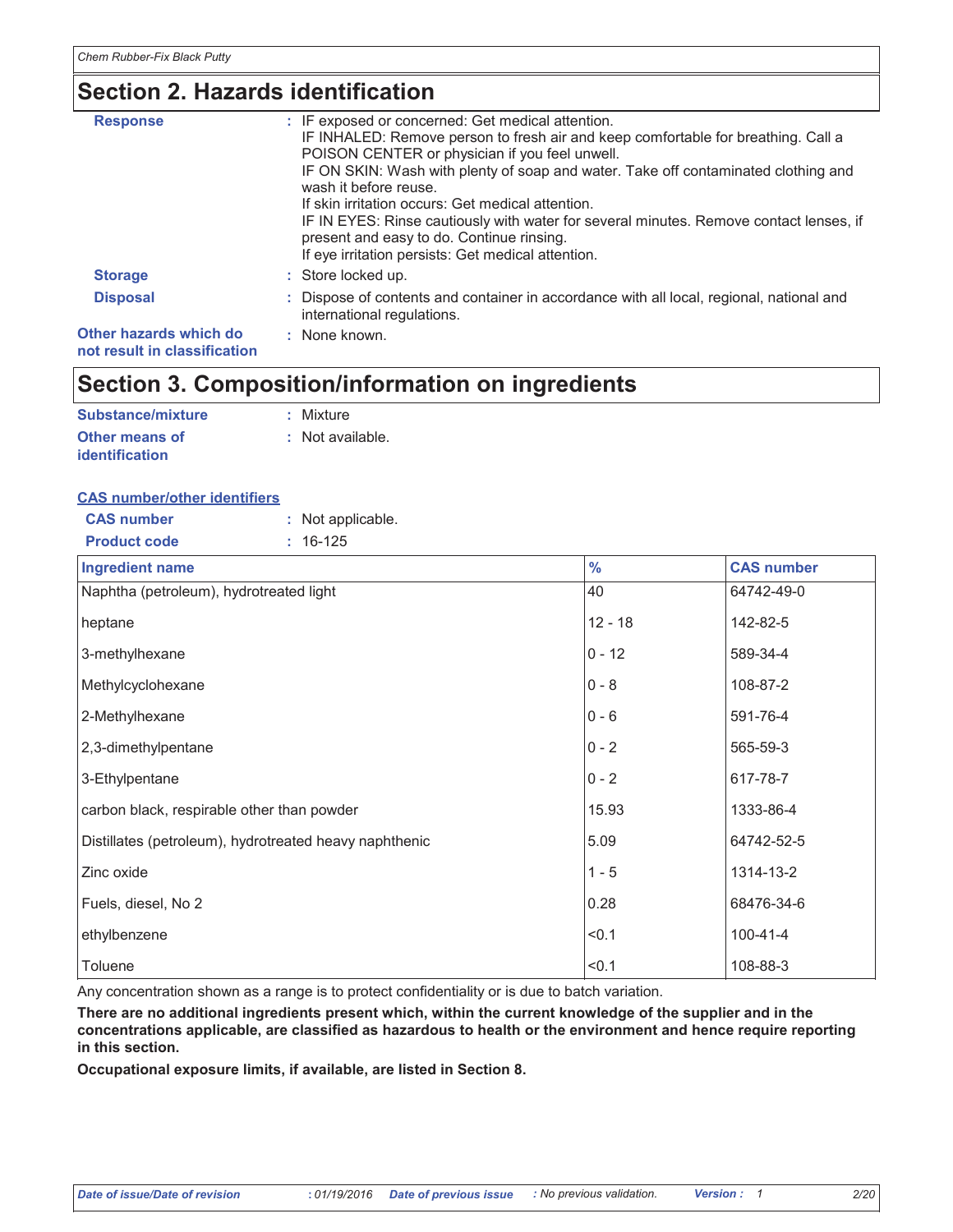### **Section 4. First aid measures**

#### **Description of necessary first aid measures Eye contact** : Immediately flush eyes with plenty of water, occasionally lifting the upper and lower eyelids. Check for and remove any contact lenses. Continue to rinse for at least 10 minutes. Get medical attention. **Inhalation** : Remove victim to fresh air and keep at rest in a position comfortable for breathing. If it is suspected that fumes are still present, the rescuer should wear an appropriate mask or self-contained breathing apparatus. If not breathing, if breathing is irregular or if respiratory arrest occurs, provide artificial respiration or oxygen by trained personnel. It may be dangerous to the person providing aid to give mouth-to-mouth resuscitation. Get medical attention. If necessary, call a poison center or physician. If unconscious, place in recovery position and get medical attention immediately. Maintain an open airway. Loosen tight clothing such as a collar, tie, belt or waistband. In case of inhalation of decomposition products in a fire, symptoms may be delayed. The exposed person may need to be kept under medical surveillance for 48 hours. **Skin contact** : Flush contaminated skin with plenty of water. Remove contaminated clothing and shoes. Continue to rinse for at least 10 minutes. Get medical attention. Wash clothing before reuse. Clean shoes thoroughly before reuse. **Ingestion** : Wash out mouth with water. Remove dentures if any. Remove victim to fresh air and keep at rest in a position comfortable for breathing. If material has been swallowed and the exposed person is conscious, give small quantities of water to drink. Stop if the exposed person feels sick as vomiting may be dangerous. Do not induce vomiting unless directed to do so by medical personnel. If vomiting occurs, the head should be kept low so that vomit does not enter the lungs. Get medical attention. If necessary, call a poison center or physician. Never give anything by mouth to an unconscious person. If unconscious, place in recovery position and get medical attention immediately. Maintain an open airway. Loosen tight clothing such as a collar, tie, belt or waisthand

#### Most important symptoms/effects, acute and delayed

| <b>Potential acute health effects</b> |                                                                                                                                                                          |
|---------------------------------------|--------------------------------------------------------------------------------------------------------------------------------------------------------------------------|
| <b>Eye contact</b>                    | : Causes serious eye irritation.                                                                                                                                         |
| <b>Inhalation</b>                     | : Can cause central nervous system (CNS) depression. May cause drowsiness or<br>dizziness.                                                                               |
| <b>Skin contact</b>                   | : Causes skin irritation.                                                                                                                                                |
| <b>Ingestion</b>                      | : Can cause central nervous system (CNS) depression. May be irritating to mouth, throat<br>and stomach.                                                                  |
| Over-exposure signs/symptoms          |                                                                                                                                                                          |
| <b>Eye contact</b>                    | : Adverse symptoms may include the following:<br>pain or irritation<br>watering<br>redness                                                                               |
| <b>Inhalation</b>                     | Adverse symptoms may include the following:<br>nausea or vomiting<br>headache<br>drowsiness/fatigue<br>dizziness/vertigo<br>unconsciousness                              |
| <b>Skin contact</b>                   | : Adverse symptoms may include the following:<br>irritation<br>redness                                                                                                   |
| <b>Ingestion</b>                      | : No specific data.                                                                                                                                                      |
|                                       | <u>Indication of immediate medical attention and special treatment needed, if necessary</u>                                                                              |
| <b>Notes to physician</b>             | : In case of inhalation of decomposition products in a fire, symptoms may be delayed.<br>The exposed person may need to be kept under medical surveillance for 48 hours. |
| <b>Specific treatments</b>            | : No specific treatment.                                                                                                                                                 |

 $3/20$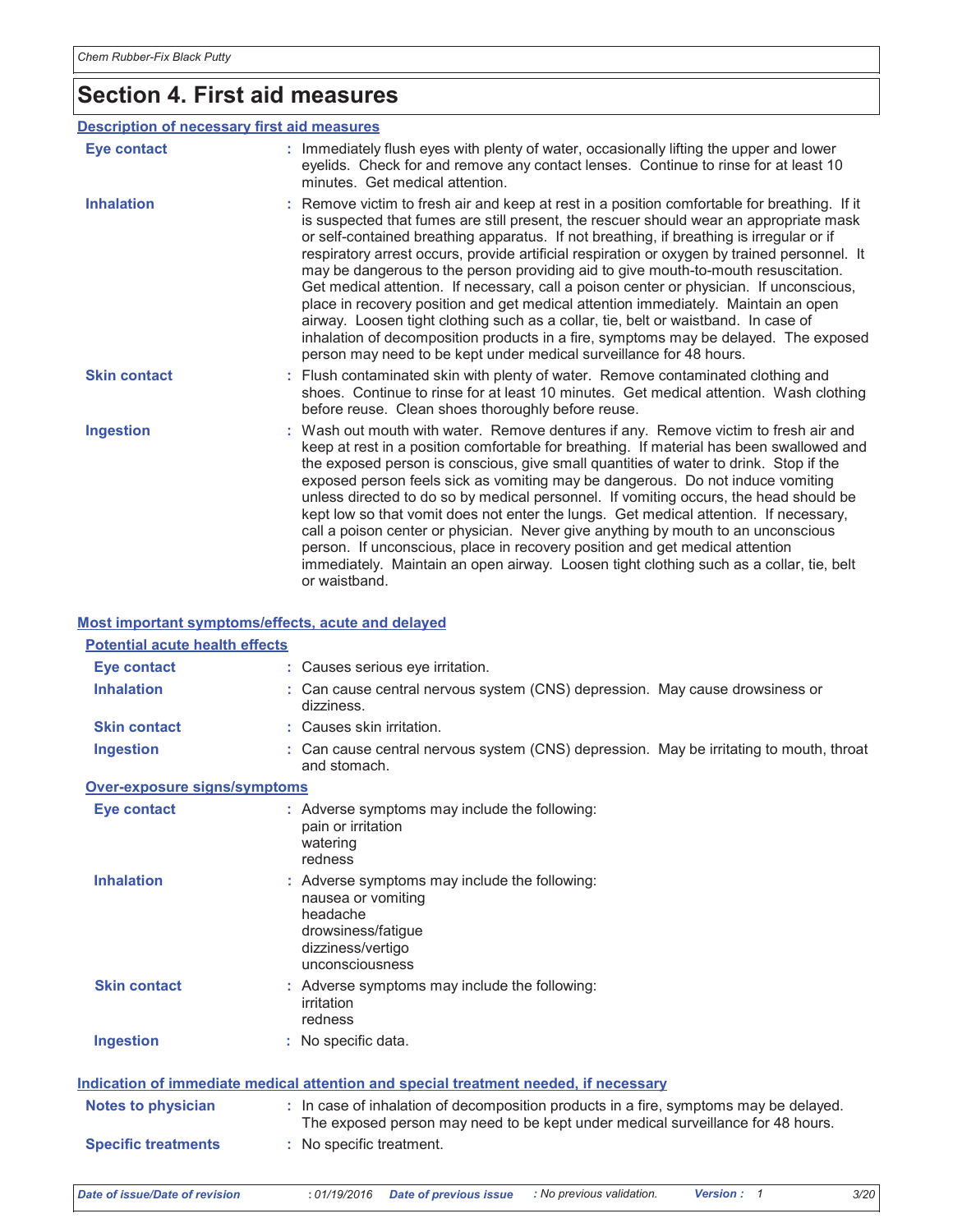### **Section 4. First aid measures**

**Protection of first-aiders** : No action shall be taken involving any personal risk or without suitable training. If it is suspected that fumes are still present, the rescuer should wear an appropriate mask or self-contained breathing apparatus. It may be dangerous to the person providing aid to give mouth-to-mouth resuscitation.

#### See toxicological information (Section 11)

| <b>Section 5. Fire-fighting measures</b>                 |                                                                                                                                                                                                                                                                                                                                                                    |  |
|----------------------------------------------------------|--------------------------------------------------------------------------------------------------------------------------------------------------------------------------------------------------------------------------------------------------------------------------------------------------------------------------------------------------------------------|--|
| <b>Extinguishing media</b>                               |                                                                                                                                                                                                                                                                                                                                                                    |  |
| <b>Suitable extinguishing</b><br>media                   | : Use dry chemical, $CO2$ , water spray (fog) or foam.                                                                                                                                                                                                                                                                                                             |  |
| <b>Unsuitable extinguishing</b><br>media                 | : Do not use water jet.                                                                                                                                                                                                                                                                                                                                            |  |
| <b>Specific hazards arising</b><br>from the chemical     | : Flammable solid. Fire water contaminated with this material must be contained and<br>prevented from being discharged to any waterway, sewer or drain.                                                                                                                                                                                                            |  |
| <b>Hazardous thermal</b><br>decomposition products       | : Decomposition products may include the following materials:<br>carbon dioxide<br>carbon monoxide<br>nitrogen oxides<br>sulfur oxides<br>metal oxide/oxides<br>hydrocarbons                                                                                                                                                                                       |  |
| <b>Special protective actions</b><br>for fire-fighters   | : Promptly isolate the scene by removing all persons from the vicinity of the incident if<br>there is a fire. No action shall be taken involving any personal risk or without suitable<br>training. Move containers from fire area if this can be done without risk. Use water<br>spray to keep fire-exposed containers cool. Dike area of fire to prevent runoff. |  |
| <b>Special protective</b><br>equipment for fire-fighters | : Fire-fighters should wear appropriate protective equipment and self-contained breathing<br>apparatus (SCBA) with a full face-piece operated in positive pressure mode.                                                                                                                                                                                           |  |

### Section 6. Accidental release measures

contractor.

|                                                       | <b>Personal precautions, protective equipment and emergency procedures</b>                                                                                                                                                                                                                                                                                                                                                                                       |
|-------------------------------------------------------|------------------------------------------------------------------------------------------------------------------------------------------------------------------------------------------------------------------------------------------------------------------------------------------------------------------------------------------------------------------------------------------------------------------------------------------------------------------|
| For non-emergency<br>personnel                        | : No action shall be taken involving any personal risk or without suitable training.<br>Evacuate surrounding areas. Keep unnecessary and unprotected personnel from<br>entering. Do not touch or walk through spilled material. Shut off all ignition sources.<br>No flares, smoking or flames in hazard area. Provide adequate ventilation. Wear<br>appropriate respirator when ventilation is inadequate. Put on appropriate personal<br>protective equipment. |
|                                                       | For emergency responders : If specialized clothing is required to deal with the spillage, take note of any information in<br>Section 8 on suitable and unsuitable materials.<br>See also the information in "For non-emergency personnel".                                                                                                                                                                                                                       |
| <b>Environmental precautions</b>                      | : Avoid dispersal of spilled material and runoff and contact with soil, waterways, drains<br>and sewers. Inform the relevant authorities if the product has caused environmental<br>pollution (sewers, waterways, soil or air). Water polluting material. May be harmful to<br>the environment if released in large quantities.                                                                                                                                  |
| Methods and materials for containment and cleaning up |                                                                                                                                                                                                                                                                                                                                                                                                                                                                  |
| <b>Small spill</b>                                    | : Move containers from spill area. Use spark-proof tools and explosion-proof equipment.<br>Avoid dust generation. Do not dry sweep. Vacuum dust with equipment fitted with a<br>HEPA filter and place in a closed, labeled waste container. Place spilled material in a<br>designated, labeled waste container. Dispose of via a licensed waste disposal                                                                                                         |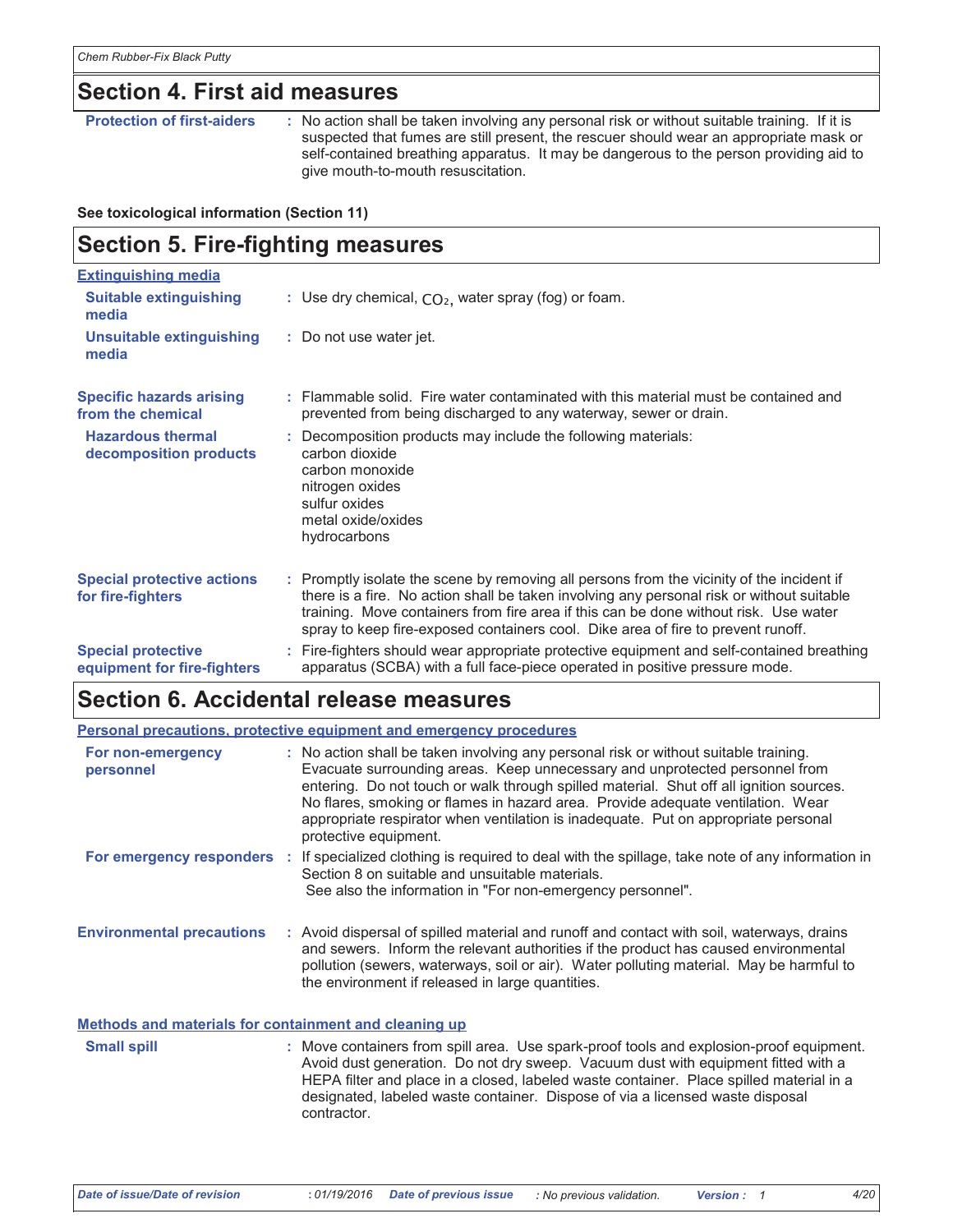### **Section 6. Accidental release measures**

| ı<br>r c<br>-<br>-<br>٠ |  |
|-------------------------|--|
|-------------------------|--|

: Move containers from spill area. Use spark-proof tools and explosion-proof equipment. Approach release from upwind. Prevent entry into sewers, water courses, basements or confined areas. Avoid dust generation. Do not dry sweep. Vacuum dust with equipment fitted with a HEPA filter and place in a closed, labeled waste container. Dispose of via a licensed waste disposal contractor. Note: see Section 1 for emergency contact information and Section 13 for waste disposal.

# Section 7. Handling and storage

#### **Precautions for safe handling**

| <b>Protective measures</b>                                                       | : Put on appropriate personal protective equipment (see Section 8). Avoid exposure -<br>obtain special instructions before use. Do not handle until all safety precautions have<br>been read and understood. Do not get in eyes or on skin or clothing. Do not ingest.<br>Avoid release to the environment. Use only with adequate ventilation. Wear<br>appropriate respirator when ventilation is inadequate. Do not enter storage areas and<br>confined spaces unless adequately ventilated. Keep in the original container or an<br>approved alternative made from a compatible material, kept tightly closed when not in<br>use. Store and use away from heat, sparks, open flame or any other ignition source.<br>Use only non-sparking tools. Empty containers retain product residue and can be<br>hazardous. Do not reuse container. |
|----------------------------------------------------------------------------------|----------------------------------------------------------------------------------------------------------------------------------------------------------------------------------------------------------------------------------------------------------------------------------------------------------------------------------------------------------------------------------------------------------------------------------------------------------------------------------------------------------------------------------------------------------------------------------------------------------------------------------------------------------------------------------------------------------------------------------------------------------------------------------------------------------------------------------------------|
| <b>Advice on general</b><br>occupational hygiene                                 | : Eating, drinking and smoking should be prohibited in areas where this material is<br>handled, stored and processed. Workers should wash hands and face before eating,<br>drinking and smoking. Remove contaminated clothing and protective equipment before<br>entering eating areas. See also Section 8 for additional information on hygiene<br>measures.                                                                                                                                                                                                                                                                                                                                                                                                                                                                                |
| <b>Conditions for safe storage,</b><br>including any<br><i>incompatibilities</i> | : Store in accordance with local regulations. Store in a segregated and approved area.<br>Store in original container protected from direct sunlight in a dry, cool and well-ventilated<br>area, away from incompatible materials (see Section 10) and food and drink. Store<br>locked up. Eliminate all ignition sources. Separate from oxidizing materials. Keep<br>container tightly closed and sealed until ready for use. Containers that have been<br>opened must be carefully resealed and kept upright to prevent leakage. Do not store in<br>unlabeled containers. Use appropriate containment to avoid environmental<br>contamination                                                                                                                                                                                              |

### **Section 8. Exposure controls/personal protection**

### **Control parameters**

**Occupational exposure limits** 

| <b>Ingredient name</b>                                                 | <b>Exposure limits</b>                                                                                                                                                                                                                                                                                                                                                                                                                                                                                                                                                                                                 |
|------------------------------------------------------------------------|------------------------------------------------------------------------------------------------------------------------------------------------------------------------------------------------------------------------------------------------------------------------------------------------------------------------------------------------------------------------------------------------------------------------------------------------------------------------------------------------------------------------------------------------------------------------------------------------------------------------|
| <b>United States Occupational Exposure Limits</b>                      |                                                                                                                                                                                                                                                                                                                                                                                                                                                                                                                                                                                                                        |
| Naphtha (petroleum), hydrotreated light                                | None.                                                                                                                                                                                                                                                                                                                                                                                                                                                                                                                                                                                                                  |
| heptane                                                                | <b>ACGIH TLV (United States, 4/2014).</b><br>TWA: 400 ppm 8 hours.<br>TWA: 1640 mg/m <sup>3</sup> 8 hours.<br>STEL: 500 ppm 15 minutes.<br>STEL: 2050 mg/m <sup>3</sup> 15 minutes.<br>OSHA PEL 1989 (United States, 3/1989).<br>TWA: 400 ppm 8 hours.<br>TWA: 1600 mg/m <sup>3</sup> 8 hours.<br>STEL: 500 ppm 15 minutes.<br>STEL: 2000 mg/m <sup>3</sup> 15 minutes.<br>NIOSH REL (United States, 10/2013).<br>TWA: 85 ppm 10 hours.<br>TWA: 350 mg/m <sup>3</sup> 10 hours.<br>CEIL: 440 ppm 15 minutes.<br>CEIL: 1800 mg/m <sup>3</sup> 15 minutes.<br>OSHA PEL (United States, 2/2013).<br>TWA: 500 ppm 8 hours. |
| Date of issue/Date of revision<br>01/19/2016<br>Date of previous issue | : No previous validation.<br><b>Version:</b><br>5/20                                                                                                                                                                                                                                                                                                                                                                                                                                                                                                                                                                   |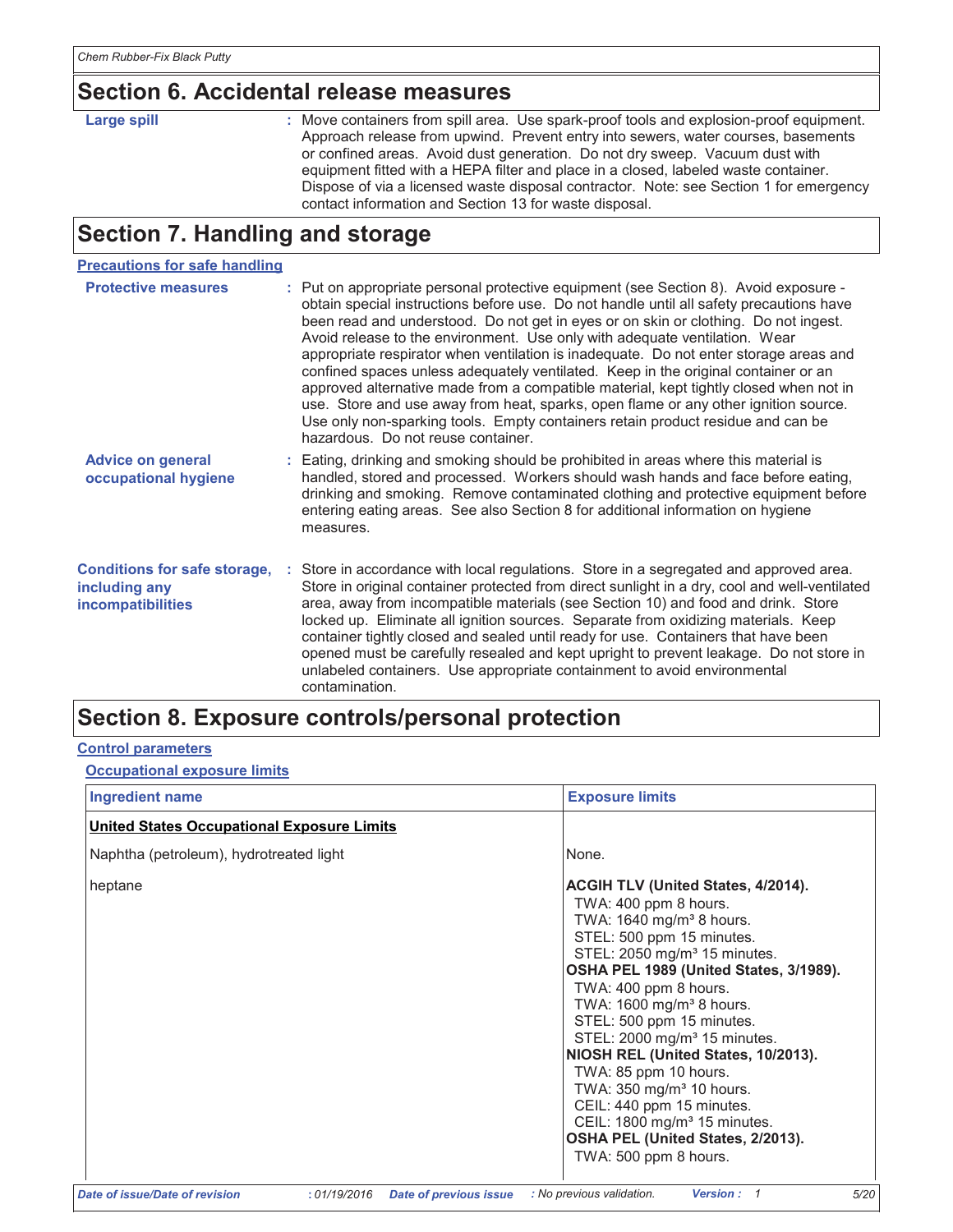|                                                                       | TWA: $2000 \text{ mg/m}^3$ 8 hours.                                                                                                                                                                                                                                                                                                                                                                                                                                                                                                                                                          |
|-----------------------------------------------------------------------|----------------------------------------------------------------------------------------------------------------------------------------------------------------------------------------------------------------------------------------------------------------------------------------------------------------------------------------------------------------------------------------------------------------------------------------------------------------------------------------------------------------------------------------------------------------------------------------------|
| 3-methylhexane                                                        | ACGIH TLV (United States, 4/2014).<br>TWA: 400 ppm 8 hours.<br>TWA: 1640 mg/m <sup>3</sup> 8 hours.<br>STEL: 500 ppm 15 minutes.<br>STEL: 2050 mg/m <sup>3</sup> 15 minutes.                                                                                                                                                                                                                                                                                                                                                                                                                 |
| Methylcyclohexane                                                     | <b>ACGIH TLV (United States, 4/2014).</b><br>TWA: 400 ppm 8 hours.<br>TWA: 1610 mg/m <sup>3</sup> 8 hours.<br>NIOSH REL (United States, 10/2013).<br>TWA: 400 ppm 10 hours.<br>TWA: 1600 mg/m <sup>3</sup> 10 hours.<br>OSHA PEL (United States, 2/2013).<br>TWA: 500 ppm 8 hours.<br>TWA: 2000 mg/m <sup>3</sup> 8 hours.                                                                                                                                                                                                                                                                   |
| 2-Methylhexane                                                        | <b>ACGIH TLV (United States, 4/2014).</b><br>TWA: 400 ppm 8 hours.<br>TWA: 1640 mg/m <sup>3</sup> 8 hours.<br>STEL: 500 ppm 15 minutes.<br>STEL: 2050 mg/m <sup>3</sup> 15 minutes.                                                                                                                                                                                                                                                                                                                                                                                                          |
| 3-Ethylpentane                                                        | <b>ACGIH TLV (United States, 4/2014).</b><br>TWA: 400 ppm 8 hours.<br>TWA: 1640 mg/m <sup>3</sup> 8 hours.<br>STEL: 500 ppm 15 minutes.<br>STEL: 2050 mg/m <sup>3</sup> 15 minutes.                                                                                                                                                                                                                                                                                                                                                                                                          |
| 2,3-dimethylpentane                                                   | <b>ACGIH TLV (United States, 4/2014).</b><br>TWA: 400 ppm 8 hours.<br>TWA: 1640 mg/m <sup>3</sup> 8 hours.<br>STEL: 500 ppm 15 minutes.<br>STEL: 2050 mg/m <sup>3</sup> 15 minutes.                                                                                                                                                                                                                                                                                                                                                                                                          |
| carbon black, respirable other than powder                            | NIOSH REL (United States, 10/2013).<br>TWA: 3.5 mg/m <sup>3</sup> 10 hours.<br>TWA: 0.1 mg of PAHs/cm <sup>3</sup> 10 hours.<br>OSHA PEL (United States, 2/2013).<br>TWA: 3.5 mg/m <sup>3</sup> 8 hours.<br><b>ACGIH TLV (United States, 4/2014).</b><br>TWA: 3 mg/m <sup>3</sup> 8 hours. Form: Inhalable<br>fraction                                                                                                                                                                                                                                                                       |
| Zinc oxide                                                            | NIOSH REL (United States, 10/2013).<br>CEIL: 15 mg/m <sup>3</sup> Form: Dust<br>TWA: 5 mg/m <sup>3</sup> 10 hours. Form: Dust and<br>fumes<br>STEL: 10 mg/m <sup>3</sup> 15 minutes. Form: Fume<br>OSHA PEL (United States, 2/2013).<br>TWA: 5 mg/m <sup>3</sup> 8 hours. Form: Fume<br>TWA: 5 mg/m <sup>3</sup> 8 hours. Form: Respirable<br>fraction<br>TWA: 15 mg/m <sup>3</sup> 8 hours. Form: Total dust<br>ACGIH TLV (United States, 4/2014).<br>TWA: 2 mg/m <sup>3</sup> 8 hours. Form: Respirable<br>fraction<br>STEL: 10 mg/m <sup>3</sup> 15 minutes. Form:<br>Respirable fraction |
| Distillates (petroleum), hydrotreated heavy naphthenic                | ACGIH TLV (United States, 4/2014).                                                                                                                                                                                                                                                                                                                                                                                                                                                                                                                                                           |
| Date of issue/Date of revision<br>: 01/19/2016 Date of previous issue | : No previous validation.<br>Version: 1<br>6/                                                                                                                                                                                                                                                                                                                                                                                                                                                                                                                                                |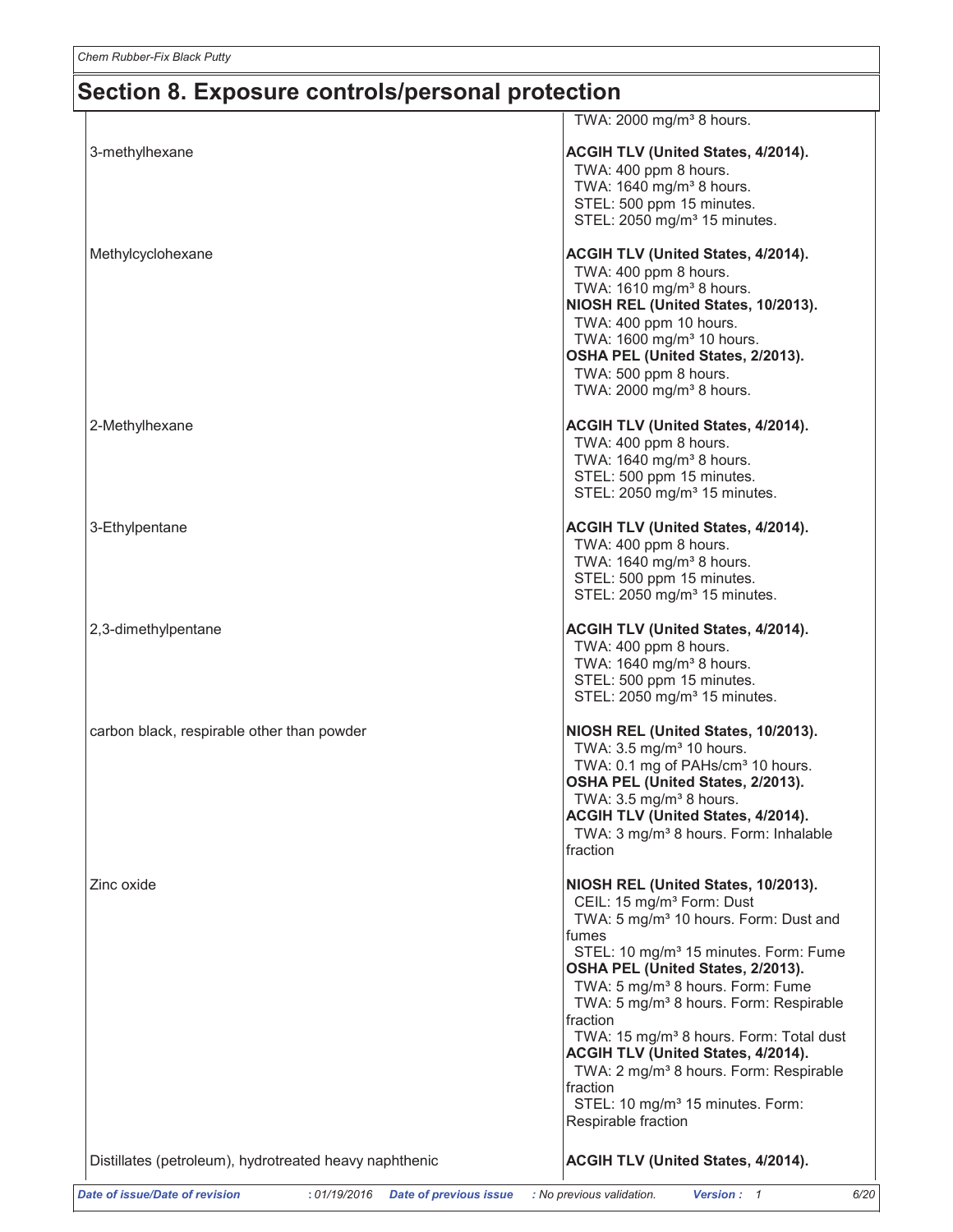|                                                                                 | TWA: 5 mg/m <sup>3</sup> 8 hours. Form: Inhalable      |
|---------------------------------------------------------------------------------|--------------------------------------------------------|
|                                                                                 | fraction                                               |
|                                                                                 | NIOSH REL (United States, 10/2013).                    |
|                                                                                 | TWA: 5 mg/m <sup>3</sup> 10 hours. Form: Mist          |
|                                                                                 | STEL: 10 mg/m <sup>3</sup> 15 minutes. Form: Mist      |
|                                                                                 | OSHA PEL (United States, 2/2013).                      |
|                                                                                 | TWA: $5 \text{ mg/m}^3$ 8 hours.                       |
| Fuels, diesel, No 2                                                             | <b>ACGIH TLV (United States, 4/2014).</b>              |
|                                                                                 | Absorbed through skin.                                 |
|                                                                                 | TWA: 100 mg/m <sup>3</sup> , (measured as total        |
|                                                                                 | hydrocarbons) 8 hours. Form: Inhalable                 |
|                                                                                 | fraction and vapor                                     |
| ethylbenzene                                                                    | <b>ACGIH TLV (United States, 4/2014).</b>              |
|                                                                                 | TWA: 20 ppm 8 hours.                                   |
|                                                                                 | OSHA PEL 1989 (United States, 3/1989).                 |
|                                                                                 | TWA: 100 ppm 8 hours.                                  |
|                                                                                 | TWA: 435 mg/m <sup>3</sup> 8 hours.                    |
|                                                                                 | STEL: 125 ppm 15 minutes.                              |
|                                                                                 | STEL: 545 mg/m <sup>3</sup> 15 minutes.                |
|                                                                                 | NIOSH REL (United States, 10/2013).                    |
|                                                                                 | TWA: 100 ppm 10 hours.                                 |
|                                                                                 | TWA: 435 mg/m <sup>3</sup> 10 hours.                   |
|                                                                                 | STEL: 125 ppm 15 minutes.                              |
|                                                                                 | STEL: 545 mg/m <sup>3</sup> 15 minutes.                |
|                                                                                 | OSHA PEL (United States, 2/2013).                      |
|                                                                                 | TWA: 100 ppm 8 hours.                                  |
|                                                                                 | TWA: $435$ mg/m <sup>3</sup> 8 hours.                  |
| Toluene                                                                         | OSHA PEL Z2 (United States, 2/2013).                   |
|                                                                                 | TWA: 200 ppm 8 hours.                                  |
|                                                                                 | CEIL: 300 ppm                                          |
|                                                                                 | AMP: 500 ppm 10 minutes.                               |
|                                                                                 | NIOSH REL (United States, 10/2013).                    |
|                                                                                 | TWA: 100 ppm 10 hours.                                 |
|                                                                                 | TWA: 375 mg/m <sup>3</sup> 10 hours.                   |
|                                                                                 | STEL: 150 ppm 15 minutes.                              |
|                                                                                 | STEL: 560 mg/m <sup>3</sup> 15 minutes.                |
|                                                                                 | ACGIH TLV (United States, 4/2014).                     |
|                                                                                 | TWA: 20 ppm 8 hours.                                   |
|                                                                                 | OSHA PEL 1989 (United States, 3/1989).                 |
|                                                                                 | TWA: 100 ppm 8 hours.                                  |
|                                                                                 | TWA: 375 mg/m <sup>3</sup> 8 hours.                    |
|                                                                                 | STEL: 150 ppm 15 minutes.                              |
|                                                                                 | STEL: 560 mg/m <sup>3</sup> 15 minutes.                |
| <b>Canada Occupational Exposure Limits</b>                                      |                                                        |
| heptane                                                                         | CA Alberta Provincial (Canada, 4/2009).                |
|                                                                                 | 15 min OEL: 2050 mg/m <sup>3</sup> 15 minutes.         |
|                                                                                 | 8 hrs OEL: 1640 mg/m <sup>3</sup> 8 hours.             |
|                                                                                 | 8 hrs OEL: 400 ppm 8 hours.                            |
|                                                                                 | 15 min OEL: 500 ppm 15 minutes.                        |
|                                                                                 | <b>CA British Columbia Provincial (Canada,</b>         |
|                                                                                 | $2/2015$ ).                                            |
|                                                                                 | TWA: 400 ppm 8 hours.                                  |
|                                                                                 | STEL: 500 ppm 15 minutes.                              |
|                                                                                 | CA Ontario Provincial (Canada, 1/2013).                |
|                                                                                 | TWA: 400 ppm 8 hours.                                  |
|                                                                                 | TWA: 1640 mg/m <sup>3</sup> 8 hours.                   |
|                                                                                 | STEL: 500 ppm 15 minutes.                              |
|                                                                                 | STEL: 2050 mg/m <sup>3</sup> 15 minutes.               |
| Date of issue/Date of revision<br><b>Date of previous issue</b><br>: 01/19/2016 | : No previous validation.<br><b>Version: 1</b><br>7/20 |
|                                                                                 |                                                        |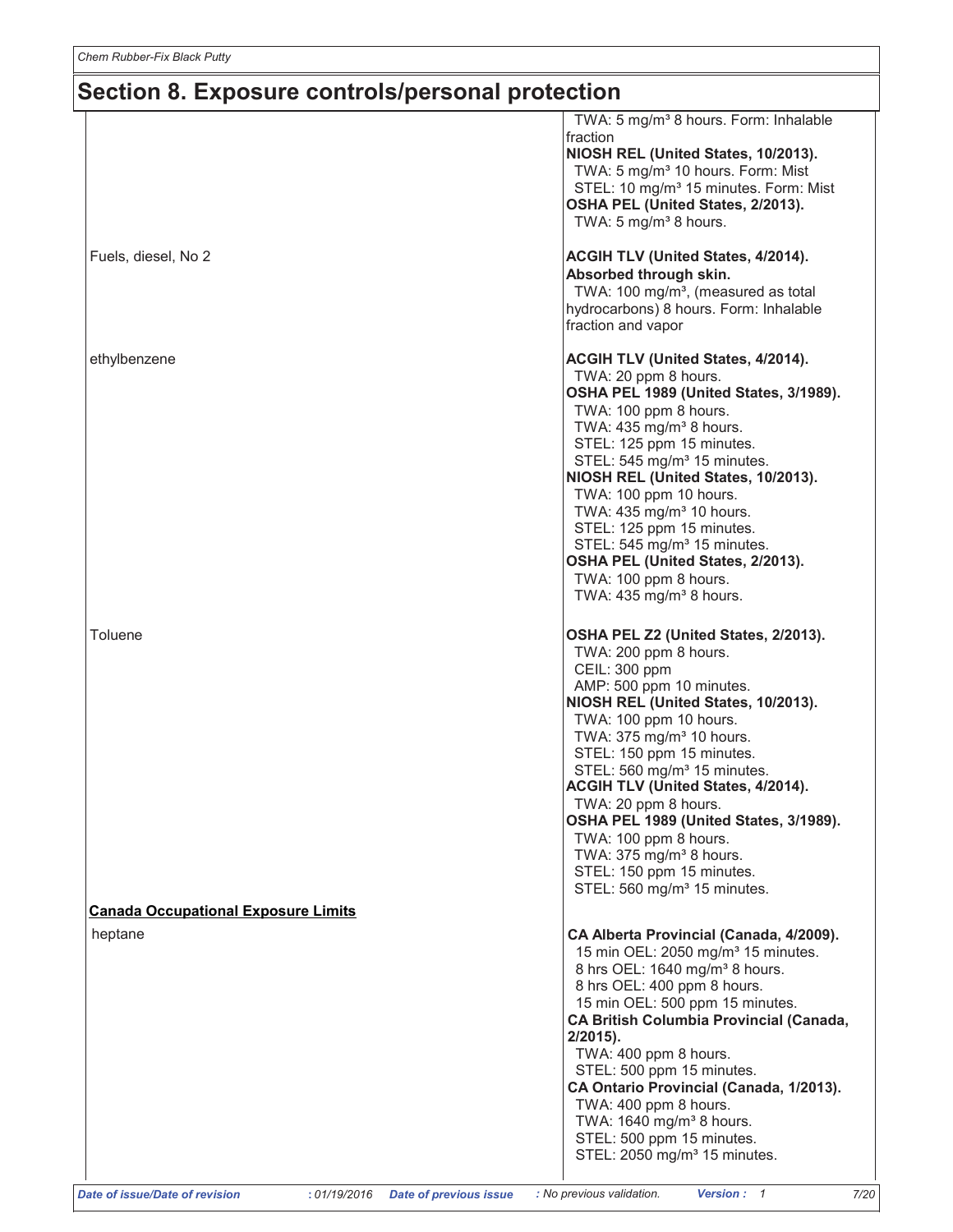|                     | CA Quebec Provincial (Canada, 1/2014).<br>TWAEV: 400 ppm 8 hours.<br>TWAEV: 1640 mg/m3 8 hours.<br>STEV: 500 ppm 15 minutes.<br>STEV: 2050 mg/m3 15 minutes.                                                                                                                                                                                                                                                                                                                                                                                              |
|---------------------|-----------------------------------------------------------------------------------------------------------------------------------------------------------------------------------------------------------------------------------------------------------------------------------------------------------------------------------------------------------------------------------------------------------------------------------------------------------------------------------------------------------------------------------------------------------|
| 3-methylhexane      | CA Alberta Provincial (Canada, 4/2009).<br>15 min OEL: 2050 mg/m <sup>3</sup> 15 minutes.<br>8 hrs OEL: 1640 mg/m <sup>3</sup> 8 hours.<br>8 hrs OEL: 400 ppm 8 hours.<br>15 min OEL: 500 ppm 15 minutes.                                                                                                                                                                                                                                                                                                                                                 |
| Methylcyclohexane   | CA Alberta Provincial (Canada, 4/2009).<br>8 hrs OEL: 400 ppm 8 hours.<br>8 hrs OEL: 1610 mg/m <sup>3</sup> 8 hours.<br><b>CA British Columbia Provincial (Canada,</b><br>$2/2015$ ).<br>TWA: 400 ppm 8 hours.<br>CA Ontario Provincial (Canada, 1/2013).<br>TWA: 400 ppm 8 hours.<br>TWA: 1610 mg/m <sup>3</sup> 8 hours.<br>CA Quebec Provincial (Canada, 1/2014).<br>TWAEV: 400 ppm 8 hours.<br>TWAEV: 1610 mg/m <sup>3</sup> 8 hours.                                                                                                                 |
| 2-Methylhexane      | CA Alberta Provincial (Canada, 4/2009).<br>15 min OEL: 2050 mg/m <sup>3</sup> 15 minutes.<br>8 hrs OEL: 1640 mg/m <sup>3</sup> 8 hours.<br>8 hrs OEL: 400 ppm 8 hours.<br>15 min OEL: 500 ppm 15 minutes.                                                                                                                                                                                                                                                                                                                                                 |
| 3-Ethylpentane      | CA Alberta Provincial (Canada, 4/2009).<br>15 min OEL: 2050 mg/m <sup>3</sup> 15 minutes.<br>8 hrs OEL: 1640 mg/m <sup>3</sup> 8 hours.<br>8 hrs OEL: 400 ppm 8 hours.<br>15 min OEL: 500 ppm 15 minutes.                                                                                                                                                                                                                                                                                                                                                 |
| 2,3-dimethylpentane | CA Alberta Provincial (Canada, 4/2009).<br>15 min OEL: 2050 mg/m <sup>3</sup> 15 minutes.<br>8 hrs OEL: 1640 mg/m <sup>3</sup> 8 hours.<br>8 hrs OEL: 400 ppm 8 hours.<br>15 min OEL: 500 ppm 15 minutes.                                                                                                                                                                                                                                                                                                                                                 |
| ethylbenzene        | CA Alberta Provincial (Canada, 4/2009).<br>8 hrs OEL: 100 ppm 8 hours.<br>8 hrs OEL: 434 mg/m <sup>3</sup> 8 hours.<br>15 min OEL: 543 mg/m <sup>3</sup> 15 minutes.<br>15 min OEL: 125 ppm 15 minutes.<br><b>CA British Columbia Provincial (Canada,</b><br>$2/2015$ ).<br>TWA: 20 ppm 8 hours.<br>CA Ontario Provincial (Canada, 1/2013).<br>TWA: 20 ppm 8 hours.<br>CA Quebec Provincial (Canada, 1/2014).<br>TWAEV: 100 ppm 8 hours.<br>TWAEV: 434 mg/m <sup>3</sup> 8 hours.<br>STEV: 125 ppm 15 minutes.<br>STEV: 543 mg/m <sup>3</sup> 15 minutes. |
| toluene             | CA Alberta Provincial (Canada, 4/2009).<br>Absorbed through skin.<br>8 hrs OEL: 50 ppm 8 hours.<br>8 hrs OEL: 188 mg/m <sup>3</sup> 8 hours.                                                                                                                                                                                                                                                                                                                                                                                                              |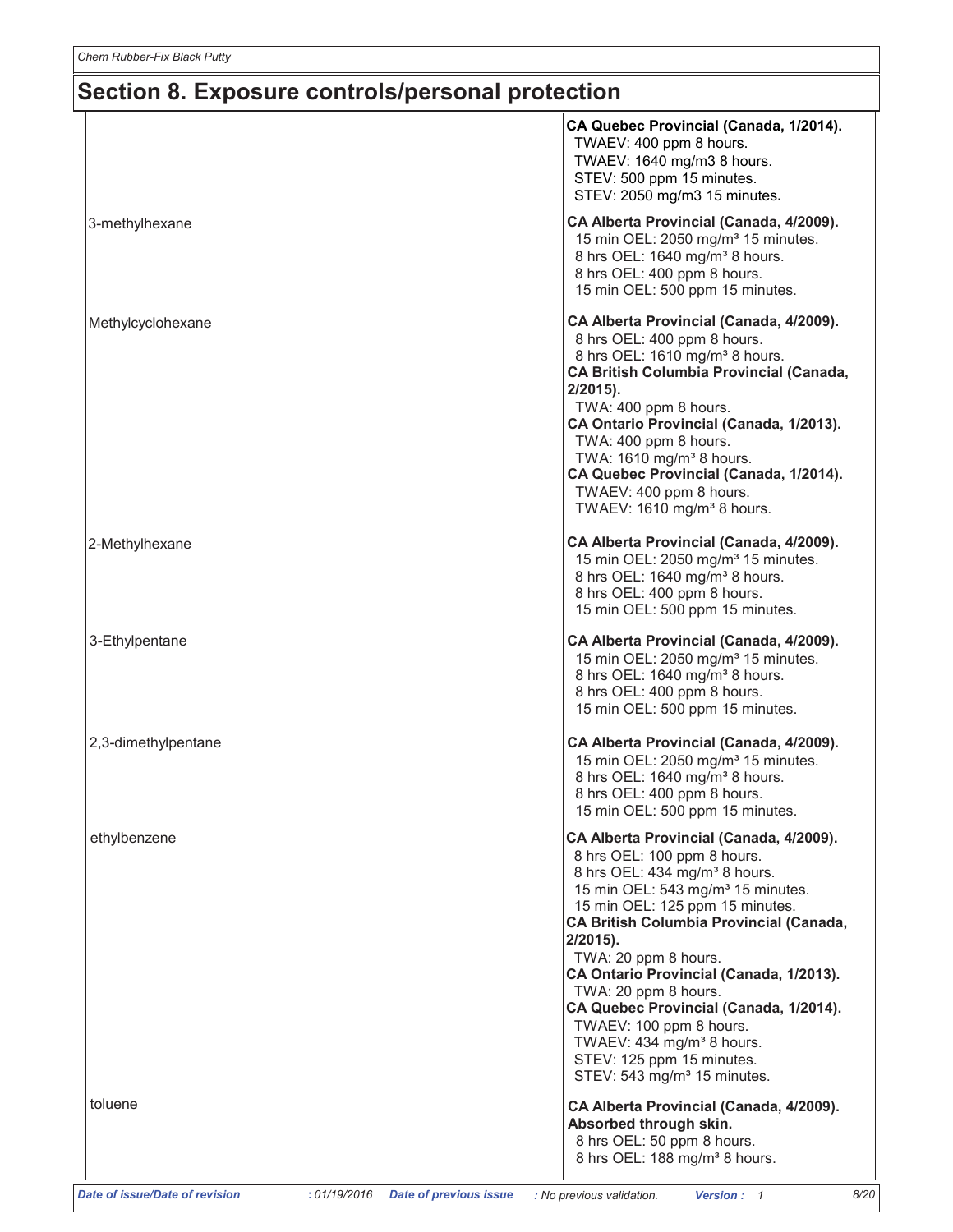|                                                        | CA British Columbia Provincial (Canada,<br>$2/2015$ ).<br>TWA: 20 ppm 8 hours.A<br>CA Ontario Provincial (Canada, 1/2013).<br>TWA: 20 ppm 8 hours.<br>CA Quebec Provincial (Canada, 1/2014).<br>Absorbed through skin.<br>TWAEV: 50 ppm 8 hours.<br>TWAEV: 188 mg/m <sup>3</sup> 8 hours.                                                                                                                                                                                                                                                                                                                                                                                                            |
|--------------------------------------------------------|------------------------------------------------------------------------------------------------------------------------------------------------------------------------------------------------------------------------------------------------------------------------------------------------------------------------------------------------------------------------------------------------------------------------------------------------------------------------------------------------------------------------------------------------------------------------------------------------------------------------------------------------------------------------------------------------------|
| carbon black, respirable other than powder             | CA British Columbia Provincial (Canada,<br>$2/2015$ ).<br>TWA: 3 mg/m <sup>3</sup> 8 hours. Form: Inhalable<br>CA Ontario Provincial (Canada, 1/2013).<br>TWA: 3 mg/m <sup>3</sup> 8 hours. Form: Inhalable<br>fraction<br>CA Alberta Provincial (Canada, 4/2009).<br>8 hrs OEL: 3.5 mg/m <sup>3</sup> 8 hours.<br>CA Quebec Provincial (Canada, 1/2014).<br>TWAEV: 3.5 mg/m <sup>3</sup> 8 hours.                                                                                                                                                                                                                                                                                                   |
| Zinc oxide                                             | CA Alberta Provincial (Canada, 4/2009).<br>8 hrs OEL: 2 mg/m <sup>3</sup> 8 hours. Form:<br>Respirable<br>15 min OEL: 10 mg/m <sup>3</sup> 15 minutes. Form:<br>Respirable<br><b>CA British Columbia Provincial (Canada,</b><br>$2/2015$ ).<br>TWA: 2 mg/m <sup>3</sup> 8 hours. Form: Respirable<br>STEL: 10 mg/m <sup>3</sup> 15 minutes. Form:<br>Respirable<br>CA Ontario Provincial (Canada, 1/2013).<br>TWA: 2 mg/m <sup>3</sup> 8 hours. Form: Respirable<br>fraction<br>STEL: 10 mg/m <sup>3</sup> 15 minutes. Form:<br>Respirable fraction<br>CA Quebec Provincial (Canada, 1/2014).<br>TWAEV: 5 mg/m <sup>3</sup> 8 hours. Form: Fume<br>STEV: 10 mg/m <sup>3</sup> 15 minutes. Form: Fume |
| Distillates (petroleum), hydrotreated heavy naphthenic | CA Alberta Provincial (Canada, 4/2009).<br>8 hrs OEL: 5 mg/m <sup>3</sup> 8 hours. Form: Mist<br>15 min OEL: 10 mg/m <sup>3</sup> 15 minutes. Form:<br>Mist<br>CA Ontario Provincial (Canada, 1/2013).<br>TWA: 5 mg/m <sup>3</sup> 8 hours. Form: Mist<br>STEL: 10 mg/m <sup>3</sup> 15 minutes. Form: Mist<br>CA Quebec Provincial (Canada, 1/2014).<br>TWAEV: 5 mg/m <sup>3</sup> 8 hours. Form: Mist<br>STEV: 10 mg/m <sup>3</sup> 15 minutes. Form: Mist                                                                                                                                                                                                                                         |
| Fuels, diesel, No 2                                    | CA Alberta Provincial (Canada, 4/2009).<br>8 hrs OEL: 100 mg/m <sup>3</sup> , (as total<br>hydrocarbons) 8 hours.<br>CA British Columbia Provincial (Canada,<br>2/2015). Absorbed through skin.<br>TWA: 100 mg/m <sup>3</sup> , (as total hydrocarbons) 8<br>hours. Form: Inhalable vapour and aerosol                                                                                                                                                                                                                                                                                                                                                                                               |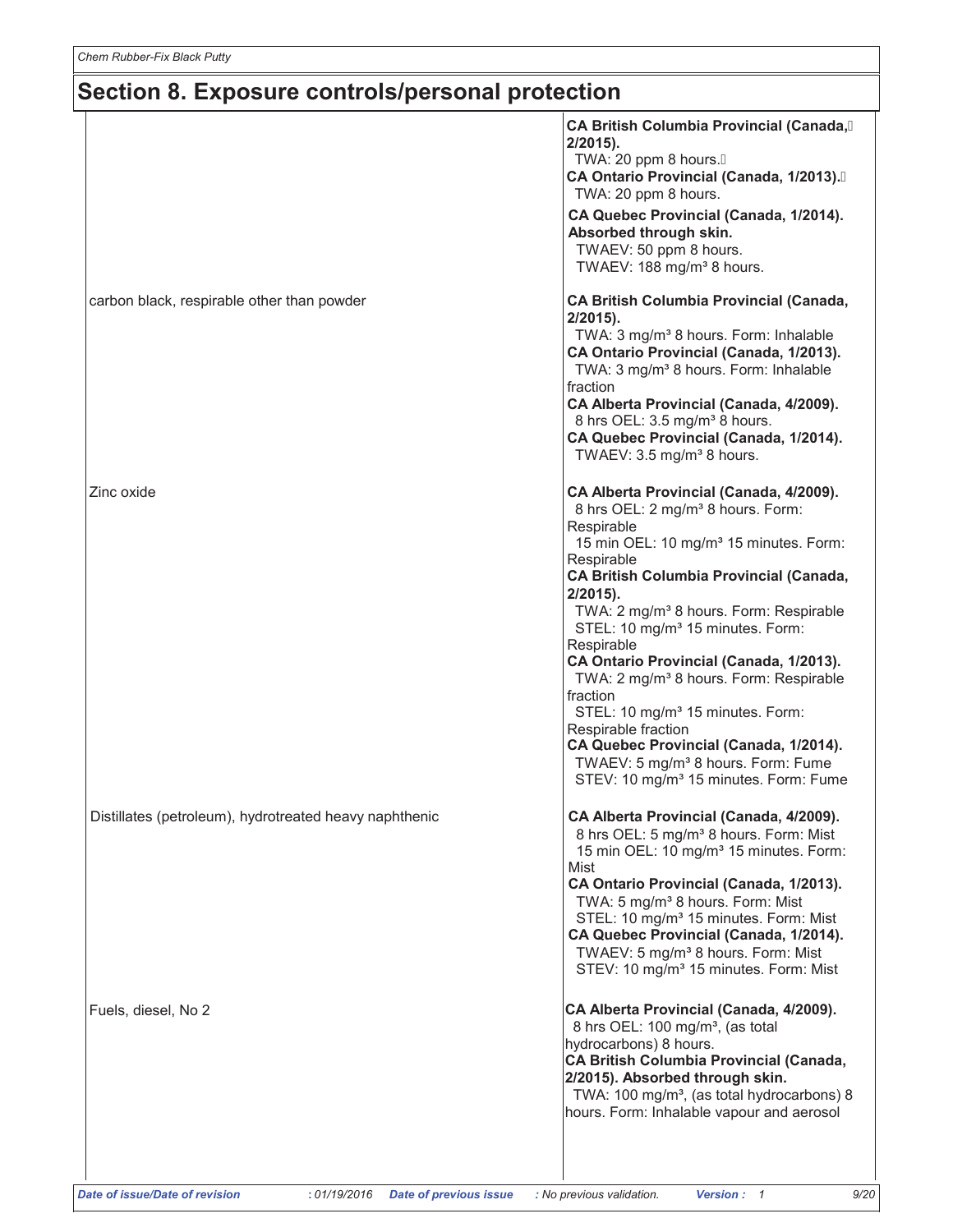| CA Ontario Provincial (Canada, 1/2013).<br>Absorbed through skin.<br>TWA: 100 mg/m <sup>3</sup> , (measured as total |
|----------------------------------------------------------------------------------------------------------------------|
| hydrocarbons) 8 hours. Form: Total                                                                                   |
| hydrocarbons                                                                                                         |
|                                                                                                                      |

| Appropriate engineering<br><b>controls</b>       | : Use only with adequate ventilation. Use process enclosures, local exhaust ventilation or<br>other engineering controls to keep worker exposure to airborne contaminants below any<br>recommended or statutory limits. The engineering controls also need to keep gas,<br>vapor or dust concentrations below any lower explosive limits. Use explosion-proof<br>ventilation equipment.                                                                                                                                                                                                                                |
|--------------------------------------------------|------------------------------------------------------------------------------------------------------------------------------------------------------------------------------------------------------------------------------------------------------------------------------------------------------------------------------------------------------------------------------------------------------------------------------------------------------------------------------------------------------------------------------------------------------------------------------------------------------------------------|
| <b>Environmental exposure</b><br><b>controls</b> | : Emissions from ventilation or work process equipment should be checked to ensure<br>they comply with the requirements of environmental protection legislation. In some<br>cases, fume scrubbers, filters or engineering modifications to the process equipment<br>will be necessary to reduce emissions to acceptable levels.                                                                                                                                                                                                                                                                                        |
| <b>Individual protection measures</b>            |                                                                                                                                                                                                                                                                                                                                                                                                                                                                                                                                                                                                                        |
| <b>Hygiene measures</b>                          | : Wash hands, forearms and face thoroughly after handling chemical products, before<br>eating, smoking and using the lavatory and at the end of the working period.<br>Appropriate techniques should be used to remove potentially contaminated clothing.<br>Wash contaminated clothing before reusing. Ensure that eyewash stations and safety<br>showers are close to the workstation location.                                                                                                                                                                                                                      |
| <b>Eye/face protection</b>                       | : Safety eyewear complying with an approved standard should be used when a risk<br>assessment indicates this is necessary to avoid exposure to liquid splashes, mists,<br>gases or dusts. If contact is possible, the following protection should be worn, unless<br>the assessment indicates a higher degree of protection: chemical splash goggles.                                                                                                                                                                                                                                                                  |
| <b>Skin protection</b>                           |                                                                                                                                                                                                                                                                                                                                                                                                                                                                                                                                                                                                                        |
| <b>Hand protection</b>                           | : Chemical-resistant, impervious gloves complying with an approved standard should be<br>worn at all times when handling chemical products if a risk assessment indicates this is<br>necessary. Considering the parameters specified by the glove manufacturer, check<br>during use that the gloves are still retaining their protective properties. It should be<br>noted that the time to breakthrough for any glove material may be different for different<br>glove manufacturers. In the case of mixtures, consisting of several substances, the<br>protection time of the gloves cannot be accurately estimated. |
|                                                  | > 8 hours (breakthrough time): neoprene, butyl rubber, nitrile rubber                                                                                                                                                                                                                                                                                                                                                                                                                                                                                                                                                  |
| <b>Body protection</b>                           | : Personal protective equipment for the body should be selected based on the task being<br>performed and the risks involved and should be approved by a specialist before<br>handling this product. When there is a risk of ignition from static electricity, wear anti-<br>static protective clothing. For the greatest protection from static discharges, clothing<br>should include anti-static overalls, boots and gloves.                                                                                                                                                                                         |
| <b>Other skin protection</b>                     | : Appropriate footwear and any additional skin protection measures should be selected<br>based on the task being performed and the risks involved and should be approved by a<br>specialist before handling this product.                                                                                                                                                                                                                                                                                                                                                                                              |
| <b>Respiratory protection</b>                    | : Use a properly fitted, particulate filter respirator complying with an approved standard if<br>a risk assessment indicates this is necessary. Respirator selection must be based on<br>known or anticipated exposure levels, the hazards of the product and the safe working<br>limits of the selected respirator. Ensure an MSHA/NIOSH-approved respirator or<br>equivalent is used.                                                                                                                                                                                                                                |

# Section 9. Physical and chemical properties

| <b>Appearance</b>     |                  |  |
|-----------------------|------------------|--|
| <b>Physical state</b> | : Solid.         |  |
| <b>Color</b>          | $:$ Black.       |  |
| <b>Odor</b>           | : Hydrocarbon.   |  |
| <b>Odor threshold</b> | : Not available. |  |
| pH                    | : Not available. |  |
|                       |                  |  |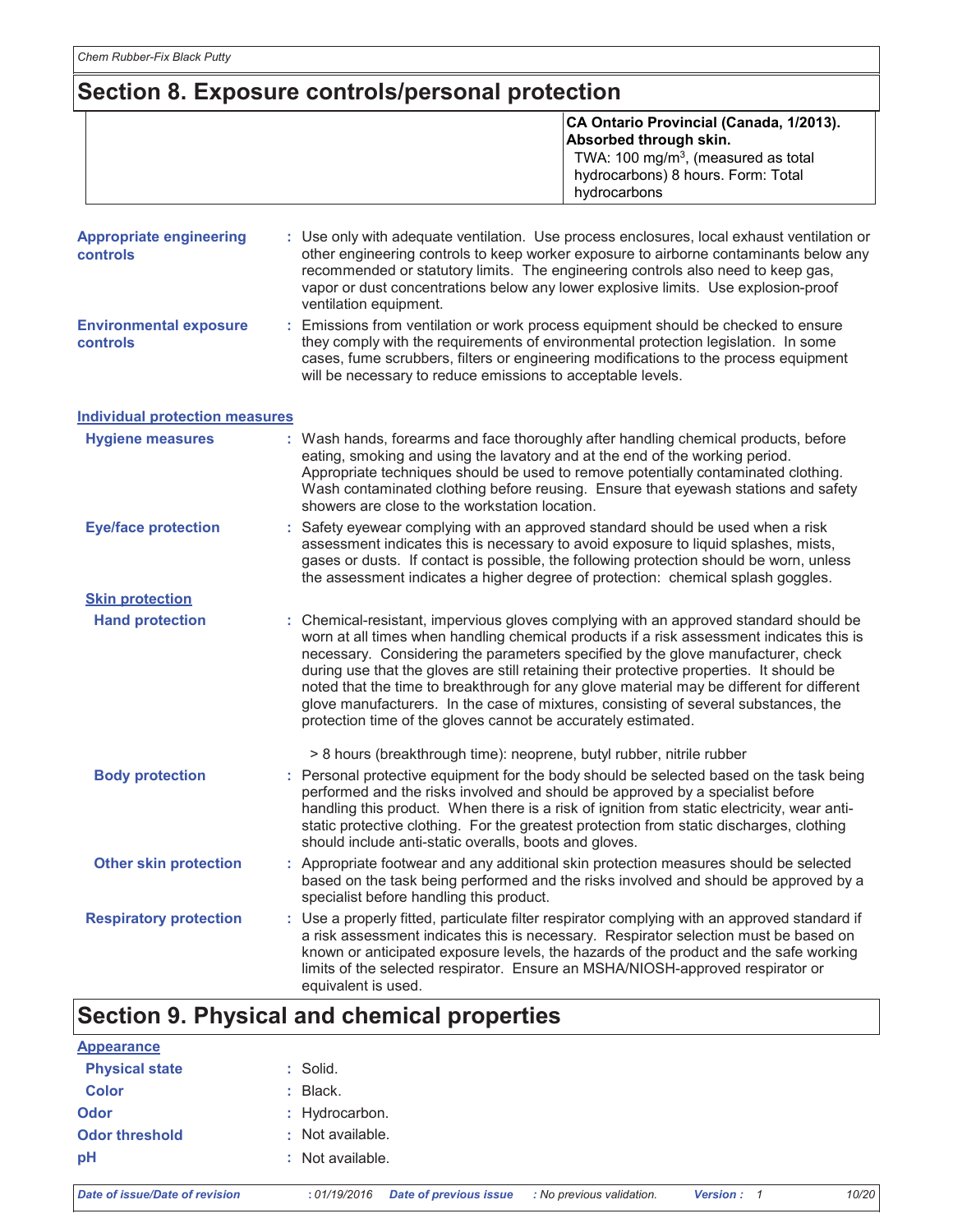# Section 9. Physical and chemical properties

| <b>Melting point</b>                              | : Not available.                                                  |
|---------------------------------------------------|-------------------------------------------------------------------|
| <b>Boiling point</b>                              | : Not available.                                                  |
| <b>Flash point</b>                                | : Closed cup: $-9.4444^{\circ}$ C (15 $^{\circ}$ F)               |
| <b>Evaporation rate</b>                           | $\therefore$ 4.2 (butyl acetate = 1)                              |
| <b>Flammability (solid, gas)</b>                  | : Not available.                                                  |
| Lower and upper explosive<br>(flammable) limits   | : $1$ ower: $1\%$<br>Upper: 6.7%                                  |
| Vapor pressure                                    | $: 6 kPa$ (45 mm Hg) [room temperature]                           |
| <b>Vapor density</b>                              | : $3.5$ [Air = 1]                                                 |
| <b>Relative density</b>                           | : 0.9                                                             |
| <b>Solubility</b>                                 | : Insoluble in the following materials: cold water and hot water. |
| <b>Partition coefficient: n-</b><br>octanol/water | : Not available.                                                  |
| <b>Auto-ignition temperature</b>                  | : Not available.                                                  |
| <b>Decomposition temperature</b>                  | : Not available.                                                  |
| <b>Viscosity</b>                                  | : Not available.                                                  |
|                                                   |                                                                   |

# **Section 10. Stability and reactivity**

| <b>Reactivity</b>                                   | : No specific test data related to reactivity available for this product or its ingredients.                                                                                 |
|-----------------------------------------------------|------------------------------------------------------------------------------------------------------------------------------------------------------------------------------|
| <b>Chemical stability</b>                           | : The product is stable.                                                                                                                                                     |
| <b>Possibility of hazardous</b><br><b>reactions</b> | : Under normal conditions of storage and use, hazardous reactions will not occur. Under<br>normal conditions of storage and use, hazardous polymerization will not occur.    |
| <b>Conditions to avoid</b>                          | : Do not pressurize, cut, weld, braze, solder, drill, grind or expose containers to heat or<br>sources of ignition. Avoid all possible sources of ignition (spark or flame). |
| Incompatible materials                              | : Reactive or incompatible with the following materials:<br>oxidizing materials<br>strong acids                                                                              |
| <b>Hazardous decomposition</b><br>products          | : Under normal conditions of storage and use, hazardous decomposition products should<br>not be produced.                                                                    |

### **Section 11. Toxicological information**

### **Information on toxicological effects**

### **Acute toxicity**

| <b>Product/ingredient name</b>                               | <b>Result</b>                                | <b>Species</b>            | <b>Dose</b>     | <b>Exposure</b> |
|--------------------------------------------------------------|----------------------------------------------|---------------------------|-----------------|-----------------|
| Naphtha (petroleum),<br>hydrotreated light                   | LD50 Oral                                    | Rat                       | >5000 mg/kg     |                 |
| carbon black, respirable<br>other than powder                | I D50 Dermal                                 | Rabbit                    | $>3$ g/kg       |                 |
|                                                              | LD50 Oral                                    | Rat                       | >15400 mg/kg    |                 |
| Methylcyclohexane                                            | LD50 Oral                                    | Rat                       | >3200 mg/kg     |                 |
| Distillates (petroleum),<br>hydrotreated heavy<br>naphthenic | LD50 Oral                                    | Rat                       | >5000 mg/kg     |                 |
| ethylbenzene                                                 | <b>LC50 Inhalation Vapor</b>                 | Rat                       | $17.2$ mg/l     | 4 hours         |
| Date of issue/Date of revision                               | :01/19/2016<br><b>Date of previous issue</b> | : No previous validation. | <b>Version:</b> | 11/20           |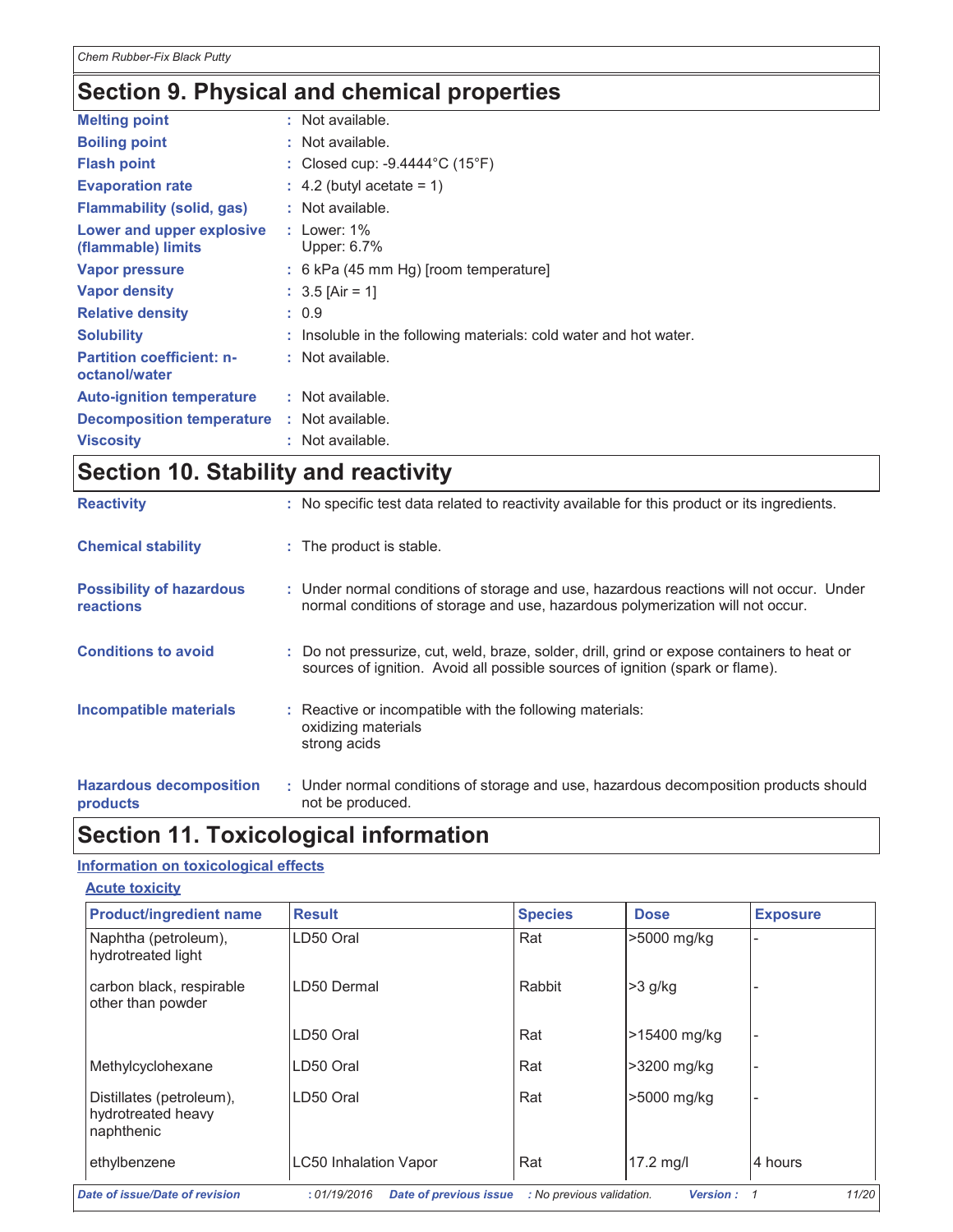# Section 11. Toxicological information

|                                                              | LD50 Dermal                                                         |                | Rabbit |              | >5000 mg/kg                 |                          |
|--------------------------------------------------------------|---------------------------------------------------------------------|----------------|--------|--------------|-----------------------------|--------------------------|
|                                                              | LD50 Oral                                                           | Rat            |        | 3500 mg/kg   |                             |                          |
| <b>Conclusion/Summary</b>                                    | : Based on available data, the classification criteria are not met. |                |        |              |                             |                          |
| <b>Irritation/Corrosion</b>                                  |                                                                     |                |        |              |                             |                          |
| <b>Product/ingredient name</b>                               | <b>Result</b>                                                       | <b>Species</b> |        | <b>Score</b> | <b>Exposure</b>             | <b>Observation</b>       |
| Naphtha (petroleum),<br>hydrotreated light                   | Skin - Erythema/Eschar                                              | Rabbit         |        | 2.56         |                             |                          |
|                                                              | Skin - Edema                                                        | Rabbit         |        | 1.89         |                             |                          |
| 3-methylhexane                                               | Skin - Moderate irritant                                            | Rabbit         |        |              |                             |                          |
| Methylcyclohexane                                            | Skin - Mild irritant                                                | Rabbit         |        |              | 24 hours 500<br>microliters |                          |
|                                                              | Skin - Moderate irritant                                            | Rabbit         |        |              |                             |                          |
| 2-Methylhexane                                               | Skin - Moderate irritant                                            | Rabbit         |        |              |                             |                          |
| Distillates (petroleum),<br>hydrotreated heavy<br>naphthenic | Skin - Severe irritant                                              | Rabbit         |        |              | 500<br>milligrams           |                          |
| Zinc oxide                                                   | Eyes - Mild irritant                                                | Rabbit         |        |              | 24 hours 500<br>milligrams  |                          |
|                                                              | Skin - Mild irritant                                                | Rabbit         |        |              | 24 hours 500<br>milligrams  |                          |
| 2,3-dimethylpentane                                          | Skin - Moderate irritant                                            | Rabbit         |        |              |                             |                          |
| 3-Ethylpentane                                               | Skin - Moderate irritant                                            | Rabbit         |        |              |                             |                          |
| ethylbenzene                                                 | Eyes - Severe irritant                                              | Rabbit         |        |              | 500<br>milligrams           |                          |
|                                                              | Skin - Mild irritant                                                | Rabbit         |        |              | 24 hours 15<br>milligrams   | $\overline{\phantom{a}}$ |
| .                                                            | Skin - Moderate irritant                                            | Rabbit         |        |              |                             |                          |

**Conclusion/Summary** 

: Causes skin irritation.

: Causes serious eye irritation.

### **Sensitization**

**Skin** 

**Eyes** 

Not available.

### **Mutagenicity**

| <b>Product/ingredient name</b> | Test | <b>Experiment</b>                                                 | Result          |
|--------------------------------|------|-------------------------------------------------------------------|-----------------|
| ethylbenzene                   |      | Experiment: In vivo<br>Subject: Mammalian-Animal<br>Cell: Somatic | <b>Negative</b> |

### **Carcinogenicity**

| <b>Product/ingredient name</b> | <b>Result</b>      | <b>Species</b> | <b>Dose</b>     | <b>Exposure</b> |
|--------------------------------|--------------------|----------------|-----------------|-----------------|
| Fuels, diesel, No 2            | lPositive - Dermal | Mouse - Male   | 125 microliters |                 |

#### **Classification**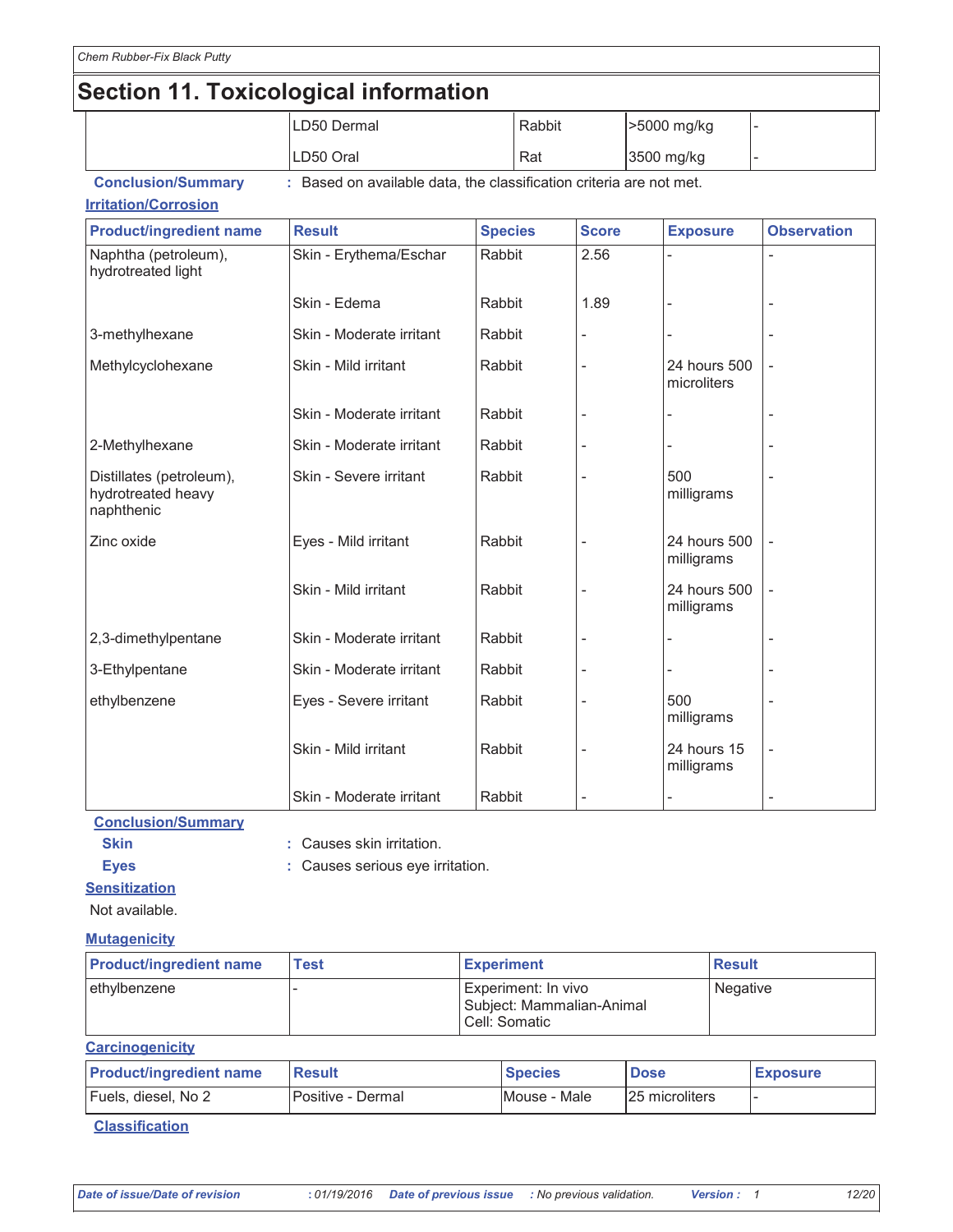# Section 11. Toxicological information

| <b>Product/ingredient name</b>                | <b>OSHA</b> | <b>IARC</b> | <b>NTP</b> |
|-----------------------------------------------|-------------|-------------|------------|
| carbon black, respirable<br>other than powder | ۰           | 2B          |            |
| ethylbenzene                                  |             | 2B          |            |

### **Reproductive toxicity**

Not available.

#### **Conclusion/Summary**

: Based on available data, the classification criteria are not met.

#### **Teratogenicity**

Not available.

#### Specific target organ toxicity (single exposure)

| <b>Name</b>                                               | <b>Category</b> | <b>Route of</b><br>exposure | <b>Target organs</b>            |
|-----------------------------------------------------------|-----------------|-----------------------------|---------------------------------|
| Naphtha (petroleum), hydrotreated light                   | Category 3      | Not applicable.             | Narcotic effects                |
| 3-methylhexane                                            | Category 3      | Not applicable.             | Narcotic effects                |
| Methylcyclohexane                                         | Category 3      | Not applicable.             | Narcotic effects                |
| 2-Methylhexane                                            | Category 3      | Not applicable.             | Narcotic effects                |
| 2,3-dimethylpentane                                       | Category 3      | Not applicable.             | Narcotic effects                |
| 3-Ethylpentane                                            | Category 3      | Not applicable.             | Narcotic effects                |
| <b>Specific target organ toxicity (repeated exposure)</b> |                 |                             |                                 |
| <b>Name</b>                                               | <b>Category</b> | <b>Route of</b><br>exposure | <b>Target organs</b>            |
| ethylbenzene                                              | Category 2      | Inhalation                  | central nervous<br>system (CNS) |

#### **Aspiration hazard**

| <b>Name</b>                             | <b>Result</b>                         |
|-----------------------------------------|---------------------------------------|
| Naphtha (petroleum), hydrotreated light | <b>ASPIRATION HAZARD - Category 1</b> |
| 3-methylhexane                          | <b>ASPIRATION HAZARD - Category 1</b> |
| Methylcyclohexane                       | <b>ASPIRATION HAZARD - Category 1</b> |
| 2-Methylhexane                          | <b>ASPIRATION HAZARD - Category 1</b> |
| 2,3-dimethylpentane                     | <b>ASPIRATION HAZARD - Category 1</b> |
| 3-Ethylpentane                          | <b>ASPIRATION HAZARD - Category 1</b> |
| ethylbenzene                            | <b>ASPIRATION HAZARD - Category 1</b> |

| Information on the likely<br>routes of exposure | : Routes of entry anticipated: Oral, Dermal, Inhalation, Ocular.                                        |
|-------------------------------------------------|---------------------------------------------------------------------------------------------------------|
| <b>Potential acute health effects</b>           |                                                                                                         |
| Eye contact                                     | : Causes serious eye irritation.                                                                        |
| <b>Inhalation</b>                               | : Can cause central nervous system (CNS) depression. May cause drowsiness or<br>dizziness.              |
| <b>Skin contact</b>                             | : Causes skin irritation.                                                                               |
| <b>Ingestion</b>                                | : Can cause central nervous system (CNS) depression. May be irritating to mouth, throat<br>and stomach. |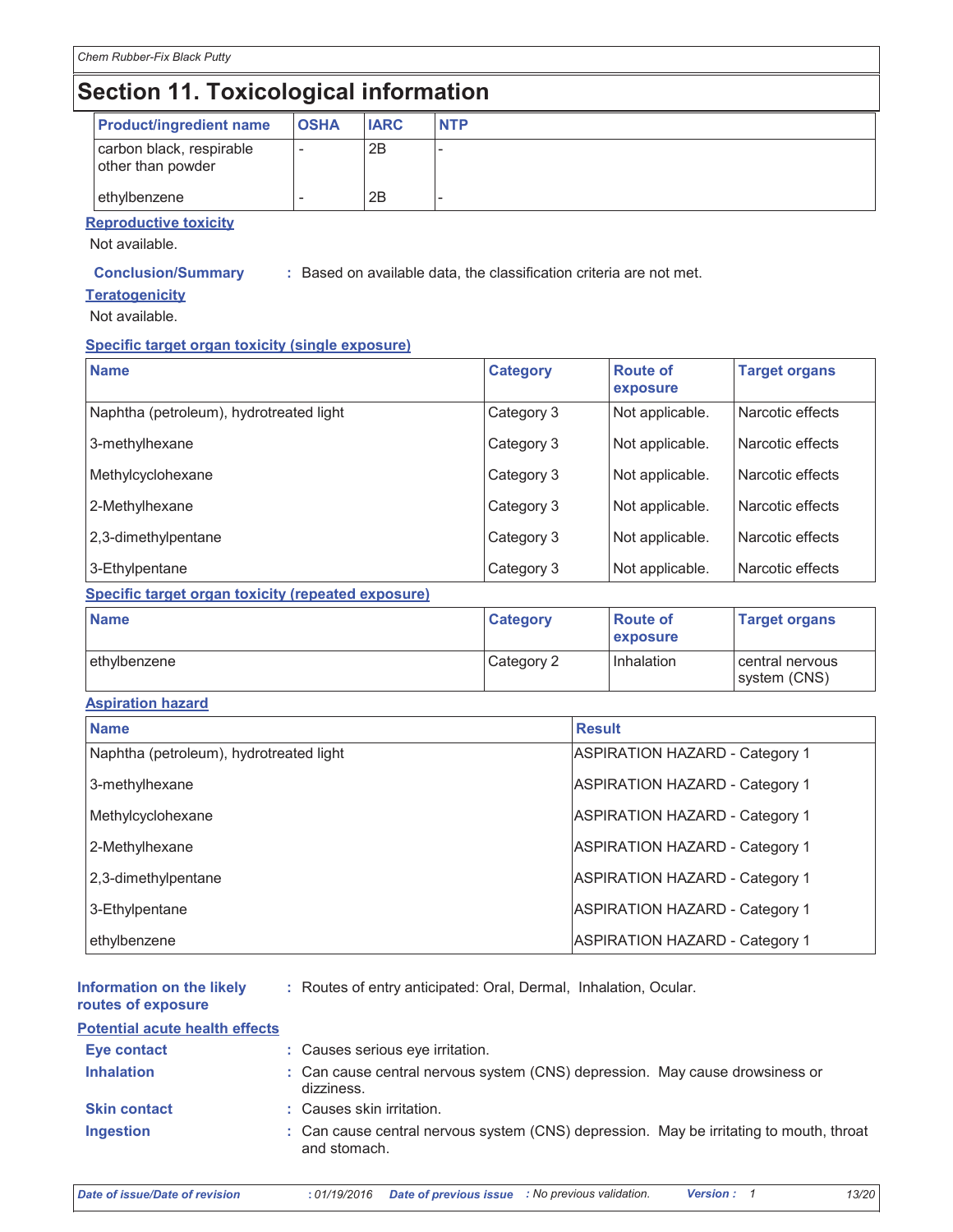# Section 11. Toxicological information

|                                         |    | Symptoms related to the physical, chemical and toxicological characteristics                                                                  |
|-----------------------------------------|----|-----------------------------------------------------------------------------------------------------------------------------------------------|
| <b>Eye contact</b>                      |    | : Adverse symptoms may include the following:<br>pain or irritation<br>watering<br>redness                                                    |
| <b>Inhalation</b>                       |    | : Adverse symptoms may include the following:<br>nausea or vomiting<br>headache<br>drowsiness/fatigue<br>dizziness/vertigo<br>unconsciousness |
| <b>Skin contact</b>                     |    | : Adverse symptoms may include the following:<br>irritation<br>redness                                                                        |
| Ingestion                               |    | : No specific data.                                                                                                                           |
|                                         |    |                                                                                                                                               |
|                                         |    | Delayed and immediate effects and also chronic effects from short and long term exposure                                                      |
| <b>Short term exposure</b>              |    |                                                                                                                                               |
| <b>Potential immediate</b><br>effects   |    | : Not available.                                                                                                                              |
| <b>Potential delayed effects</b>        |    | : Not available.                                                                                                                              |
| Long term exposure                      |    |                                                                                                                                               |
| <b>Potential immediate</b><br>effects   |    | : Not available.                                                                                                                              |
| <b>Potential delayed effects</b>        |    | : Not available.                                                                                                                              |
| <b>Potential chronic health effects</b> |    |                                                                                                                                               |
| Not available.                          |    |                                                                                                                                               |
| <b>General</b>                          |    | : No known significant effects or critical hazards.                                                                                           |
| <b>Carcinogenicity</b>                  |    | : Suspected of causing cancer. Risk of cancer depends on duration and level of<br>exposure.                                                   |
| <b>Mutagenicity</b>                     |    | : No known significant effects or critical hazards.                                                                                           |
| <b>Teratogenicity</b>                   |    | : No known significant effects or critical hazards.                                                                                           |
| <b>Developmental effects</b>            | t. | No known significant effects or critical hazards.                                                                                             |
| <b>Fertility effects</b>                |    | : No known significant effects or critical hazards.                                                                                           |
| <b>Numerical measures of toxicity</b>   |    |                                                                                                                                               |

**Acute toxicity estimates** 

Not available.

# Section 12. Ecological information

| <b>Toxicity</b>                               |                                              |                                                                        |                 |
|-----------------------------------------------|----------------------------------------------|------------------------------------------------------------------------|-----------------|
| <b>Product/ingredient name</b>                | <b>Result</b>                                | <b>Species</b>                                                         | <b>Exposure</b> |
| carbon black, respirable other<br>than powder | Acute EC50 37.563 mg/l Fresh water           | Daphnia - Daphnia magna -<br>Neonate                                   | 48 hours        |
| Methylcyclohexane                             | Acute LC50 5800 µg/l Marine water            | Fish - Morone saxatilis - Juvenile<br>(Fledgling, Hatchling, Weanling) | 96 hours        |
| Zinc oxide                                    | Acute IC50 1.85 mg/l Marine water            | Algae - Skeletonema costatum                                           | 96 hours        |
|                                               | Acute IC50 46 µg/l Fresh water               | Algae - Pseudokirchneriella<br>subcapitata - Exponential growth        | 72 hours        |
| Date of issue/Date of revision                | <b>Date of previous issue</b><br>:01/19/2016 | : No previous validation.<br><b>Version: 1</b>                         | 14/20           |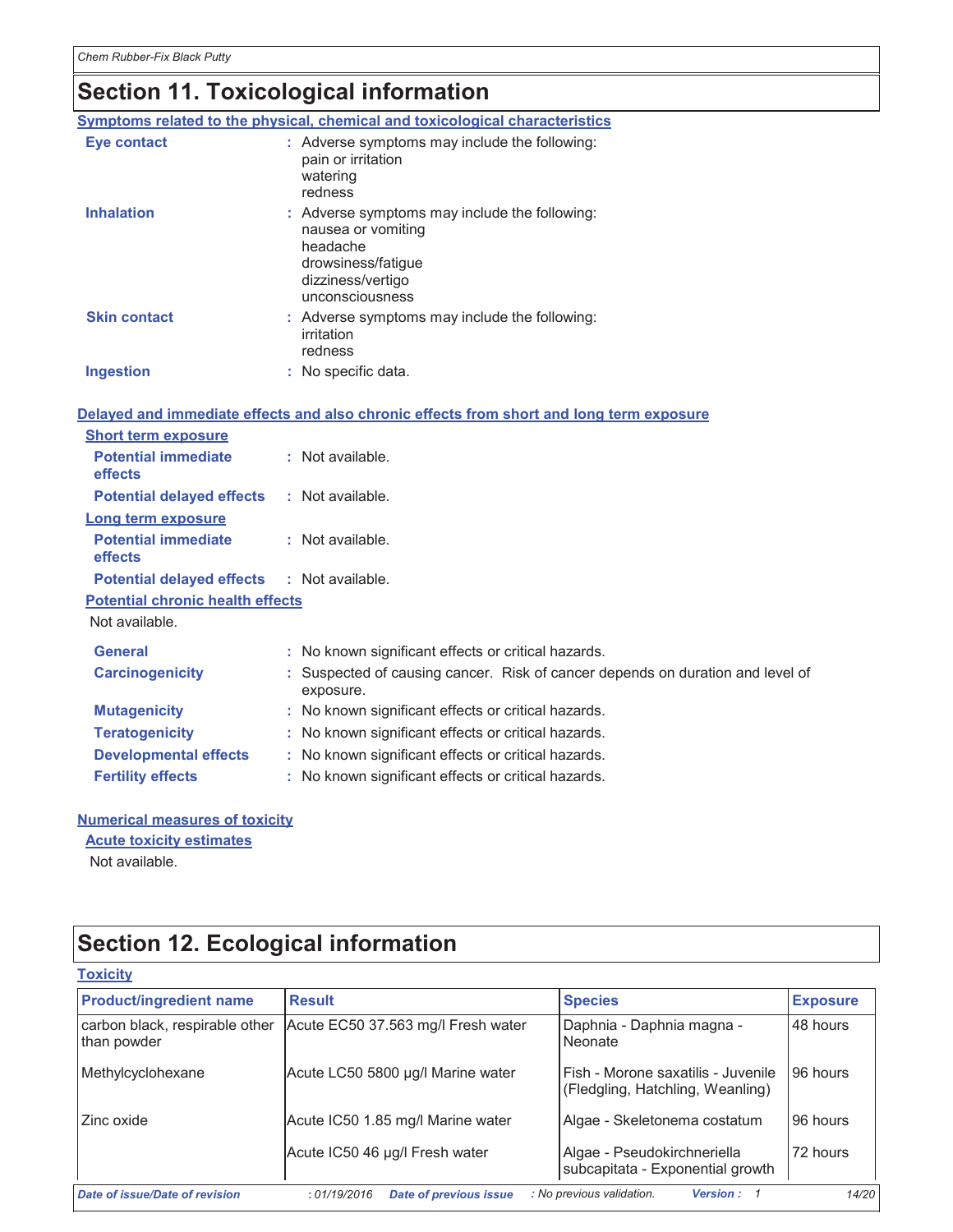### Section 12. Ecological information

| phase<br>Acute LC50 98 µg/l Fresh water<br>Daphnia - Daphnia magna -<br>48 hours<br>Neonate<br>Acute LC50 1.1 ppm Fresh water<br>Fish - Oncorhynchus mykiss<br>96 hours<br>Acute EC50 4600 µg/l Fresh water<br>Algae - Pseudokirchneriella<br>72 hours<br>subcapitata<br>Acute EC50 3600 µg/l Fresh water<br>Algae - Pseudokirchneriella<br>96 hours<br>subcapitata<br>Acute EC50 6530 µg/l Fresh water<br>48 hours<br>Crustaceans - Artemia sp. -<br>Nauplii<br>Acute EC50 2930 µg/l Fresh water<br>Daphnia - Daphnia magna -<br>48 hours<br>Neonate<br>Acute LC50 5.1 mg/l<br>Fish - Menidia menidid<br>96 hours<br>Acute LC50 4200 µg/l Fresh water<br>Fish - Oncorhynchus mykiss<br>96 hours |              |  |  |
|--------------------------------------------------------------------------------------------------------------------------------------------------------------------------------------------------------------------------------------------------------------------------------------------------------------------------------------------------------------------------------------------------------------------------------------------------------------------------------------------------------------------------------------------------------------------------------------------------------------------------------------------------------------------------------------------------|--------------|--|--|
|                                                                                                                                                                                                                                                                                                                                                                                                                                                                                                                                                                                                                                                                                                  |              |  |  |
|                                                                                                                                                                                                                                                                                                                                                                                                                                                                                                                                                                                                                                                                                                  |              |  |  |
|                                                                                                                                                                                                                                                                                                                                                                                                                                                                                                                                                                                                                                                                                                  |              |  |  |
|                                                                                                                                                                                                                                                                                                                                                                                                                                                                                                                                                                                                                                                                                                  | ethylbenzene |  |  |
|                                                                                                                                                                                                                                                                                                                                                                                                                                                                                                                                                                                                                                                                                                  |              |  |  |
|                                                                                                                                                                                                                                                                                                                                                                                                                                                                                                                                                                                                                                                                                                  |              |  |  |
|                                                                                                                                                                                                                                                                                                                                                                                                                                                                                                                                                                                                                                                                                                  |              |  |  |
|                                                                                                                                                                                                                                                                                                                                                                                                                                                                                                                                                                                                                                                                                                  |              |  |  |
|                                                                                                                                                                                                                                                                                                                                                                                                                                                                                                                                                                                                                                                                                                  |              |  |  |
| Chronic NOEC 0.96 mg/l Fresh water<br>Daphnia<br>7 days                                                                                                                                                                                                                                                                                                                                                                                                                                                                                                                                                                                                                                          |              |  |  |

**Conclusion/Summary** 

: Very toxic to aquatic life with long lasting effects.

#### **Persistence and degradability**

Not available.

### **Bioaccumulative potential**

| <b>Product/ingredient name</b>             | $LogP_{ow}$ | <b>BCF</b> | <b>Potential</b> |
|--------------------------------------------|-------------|------------|------------------|
| Naphtha (petroleum),<br>hydrotreated light | 2.2 to 5.2  | 10 to 2500 | high             |
| Methylcyclohexane                          | 3.61        | 112        | low              |
| Zinc oxide                                 |             | 60960      | high             |
| Fuels, diesel, No 2                        | >3.3        |            | low              |
| ethylbenzene                               | 3.6         |            | low              |

### **Mobility in soil**

**Soil/water partition** coefficient (Koc)

: Not available.

**Other adverse effects** 

: No known significant effects or critical hazards.

### **Section 13. Disposal considerations**

| <b>Disposal methods</b> | : The generation of waste should be avoided or minimized wherever possible. Disposal<br>of this product, solutions and any by-products should at all times comply with the<br>requirements of environmental protection and waste disposal legislation and any federal,<br>state and regional local authority requirements. Dispose of surplus and non-recyclable<br>products via a licensed waste disposal contractor. Waste should not be disposed of<br>untreated to the sewer unless fully compliant with the requirements of all authorities with<br>jurisdiction. Waste packaging should be recycled. Incineration or landfill should only be<br>considered when recycling is not feasible. This material and its container must be<br>disposed of in a safe way. Care should be taken when handling emptied containers that<br>have not been cleaned or rinsed out. Empty containers or liners may retain some<br>product residues. Vapor from product residues may create a highly flammable or |
|-------------------------|--------------------------------------------------------------------------------------------------------------------------------------------------------------------------------------------------------------------------------------------------------------------------------------------------------------------------------------------------------------------------------------------------------------------------------------------------------------------------------------------------------------------------------------------------------------------------------------------------------------------------------------------------------------------------------------------------------------------------------------------------------------------------------------------------------------------------------------------------------------------------------------------------------------------------------------------------------------------------------------------------------|
|-------------------------|--------------------------------------------------------------------------------------------------------------------------------------------------------------------------------------------------------------------------------------------------------------------------------------------------------------------------------------------------------------------------------------------------------------------------------------------------------------------------------------------------------------------------------------------------------------------------------------------------------------------------------------------------------------------------------------------------------------------------------------------------------------------------------------------------------------------------------------------------------------------------------------------------------------------------------------------------------------------------------------------------------|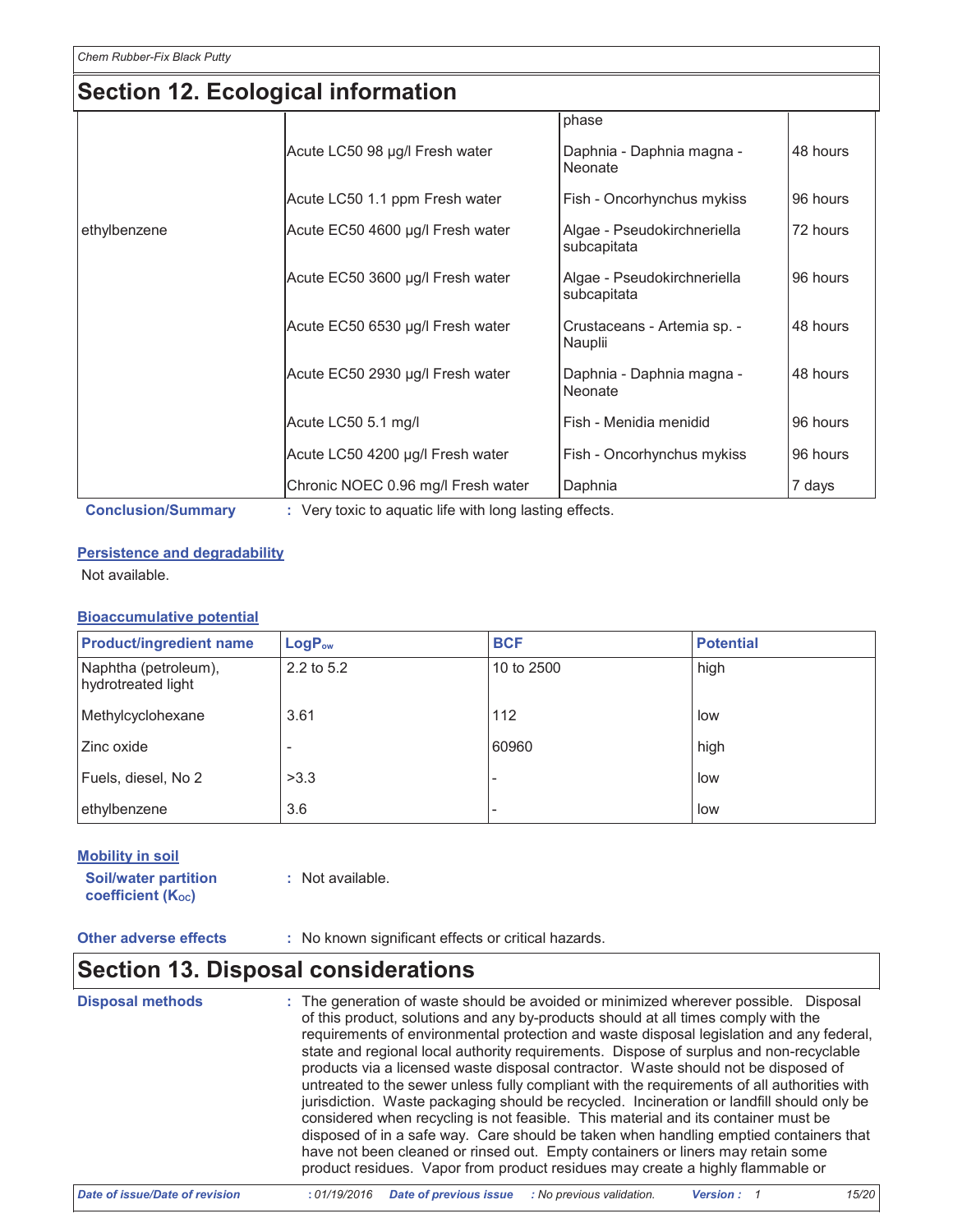# Section 13. Disposal considerations

explosive atmosphere inside the container. Do not cut, weld or grind used containers unless they have been cleaned thoroughly internally. Avoid dispersal of spilled material and runoff and contact with soil, waterways, drains and sewers.

| <b>Section 14. Transport information</b> |                                                                                                                                                                                                                                                                                                                                                       |                                                                                                                                                                                                                                                                                                                                                    |  |    |                                                                                                                                                                                                               |                                                                                                                                                                                                                                                                                                                                                            |
|------------------------------------------|-------------------------------------------------------------------------------------------------------------------------------------------------------------------------------------------------------------------------------------------------------------------------------------------------------------------------------------------------------|----------------------------------------------------------------------------------------------------------------------------------------------------------------------------------------------------------------------------------------------------------------------------------------------------------------------------------------------------|--|----|---------------------------------------------------------------------------------------------------------------------------------------------------------------------------------------------------------------|------------------------------------------------------------------------------------------------------------------------------------------------------------------------------------------------------------------------------------------------------------------------------------------------------------------------------------------------------------|
|                                          | <b>DOT</b><br><b>Classification</b>                                                                                                                                                                                                                                                                                                                   | <b>TDG</b><br><b>Classification</b>                                                                                                                                                                                                                                                                                                                |  |    | <b>IMDG</b>                                                                                                                                                                                                   | <b>IATA</b>                                                                                                                                                                                                                                                                                                                                                |
| <b>UN number</b>                         | <b>UN1325</b>                                                                                                                                                                                                                                                                                                                                         | <b>UN1325</b>                                                                                                                                                                                                                                                                                                                                      |  | L, | <b>UN1325</b>                                                                                                                                                                                                 | <b>UN1325</b>                                                                                                                                                                                                                                                                                                                                              |
| <b>UN proper</b><br>shipping name        | Flammable<br>solids, organic,<br>n.o.s. (Naphtha<br>(petroleum),<br>hydrotreated<br>light, heptane)                                                                                                                                                                                                                                                   | <b>FLAMMABLE</b><br>SOLID,<br>ORGANIC, N.<br>O.S. (Naphtha<br>(petroleum),<br>hydrotreated<br>light, heptane)                                                                                                                                                                                                                                      |  |    | <b>FLAMMABLE</b><br>SOLID,<br>ORGANIC, N.<br>O.S. (Naphtha<br>(petroleum),<br>hydrotreated<br>light, heptane)                                                                                                 | Flammable<br>solid, organic,<br>n.o.s.<br>(Naphtha<br>(petroleum),<br>hydrotreated<br>light, heptane)                                                                                                                                                                                                                                                      |
| <b>Transport</b><br>hazard class(es)     | 4.1                                                                                                                                                                                                                                                                                                                                                   | 4.1                                                                                                                                                                                                                                                                                                                                                |  |    | 4.1                                                                                                                                                                                                           | 4.1                                                                                                                                                                                                                                                                                                                                                        |
| <b>Label</b>                             |                                                                                                                                                                                                                                                                                                                                                       | $\bigstar$                                                                                                                                                                                                                                                                                                                                         |  |    |                                                                                                                                                                                                               |                                                                                                                                                                                                                                                                                                                                                            |
| <b>Packing group</b>                     | Ш                                                                                                                                                                                                                                                                                                                                                     | Ш                                                                                                                                                                                                                                                                                                                                                  |  |    | Ш                                                                                                                                                                                                             | $\ensuremath{\mathsf{II}}$                                                                                                                                                                                                                                                                                                                                 |
| <b>Environmental</b><br><b>hazards</b>   | Yes.                                                                                                                                                                                                                                                                                                                                                  | Yes.                                                                                                                                                                                                                                                                                                                                               |  |    | Marine<br>Pollutant: Yes                                                                                                                                                                                      | No.                                                                                                                                                                                                                                                                                                                                                        |
| <b>Additional</b><br>information         | This product is<br>not regulated<br>as a marine<br>pollutant when<br>transported on<br>inland<br>waterways in<br>sizes of ≤5 L or<br>$\leq$ 5 kg or by<br>road, rail, or<br>inland air in<br>non-bulk sizes,<br>provided the<br>packagings<br>meet the<br>general<br>provisions of<br>§§ 173.24 and<br>173.24a.<br><b>Limited</b><br>quantity<br>Yes. | Product<br>classified as<br>per the<br>following<br>sections of the<br>Transportation<br>of Dangerous<br>Goods<br>Regulations: 2.<br>20-2.22 (Class<br>4), 2.7 (Marine<br>pollutant mark).<br>The marine<br>pollutant mark<br>is not required<br>when<br>transported by<br>road or rail.<br><b>Explosive</b><br><b>Limit and</b><br><b>Limited</b> |  |    | The marine<br>pollutant mark<br>is not required<br>when<br>transported in<br>sizes of ≤5 L or<br>$≤5$ kg.<br><b>Emergency</b><br>schedules<br>(EmS)<br>$F-A, S-G$<br><b>Special</b><br>provisions<br>274, 915 | The<br>environmentally<br>hazardous<br>substance<br>mark may<br>appear if<br>required by<br>other<br>transportation<br>regulations.<br>Passenger<br>and Cargo<br><b>Aircraft</b><br>Quantity<br>limitation: 15 kg<br>Packaging<br>instructions:<br>445<br><b>Cargo Aircraft</b><br><b>Only</b> Quantity<br>limitation: 50 kg<br>Packaging<br>instructions: |
|                                          | <b>Packaging</b><br>instruction<br><b>Passenger</b><br>aircraft<br>Quantity                                                                                                                                                                                                                                                                           | <b>Quantity Index</b><br><b>ERAP Index</b><br>1000                                                                                                                                                                                                                                                                                                 |  |    |                                                                                                                                                                                                               | 448<br><b>Limited</b><br>Quantities -<br><b>Passenger</b><br><u>Aircraft</u><br>Quantity                                                                                                                                                                                                                                                                   |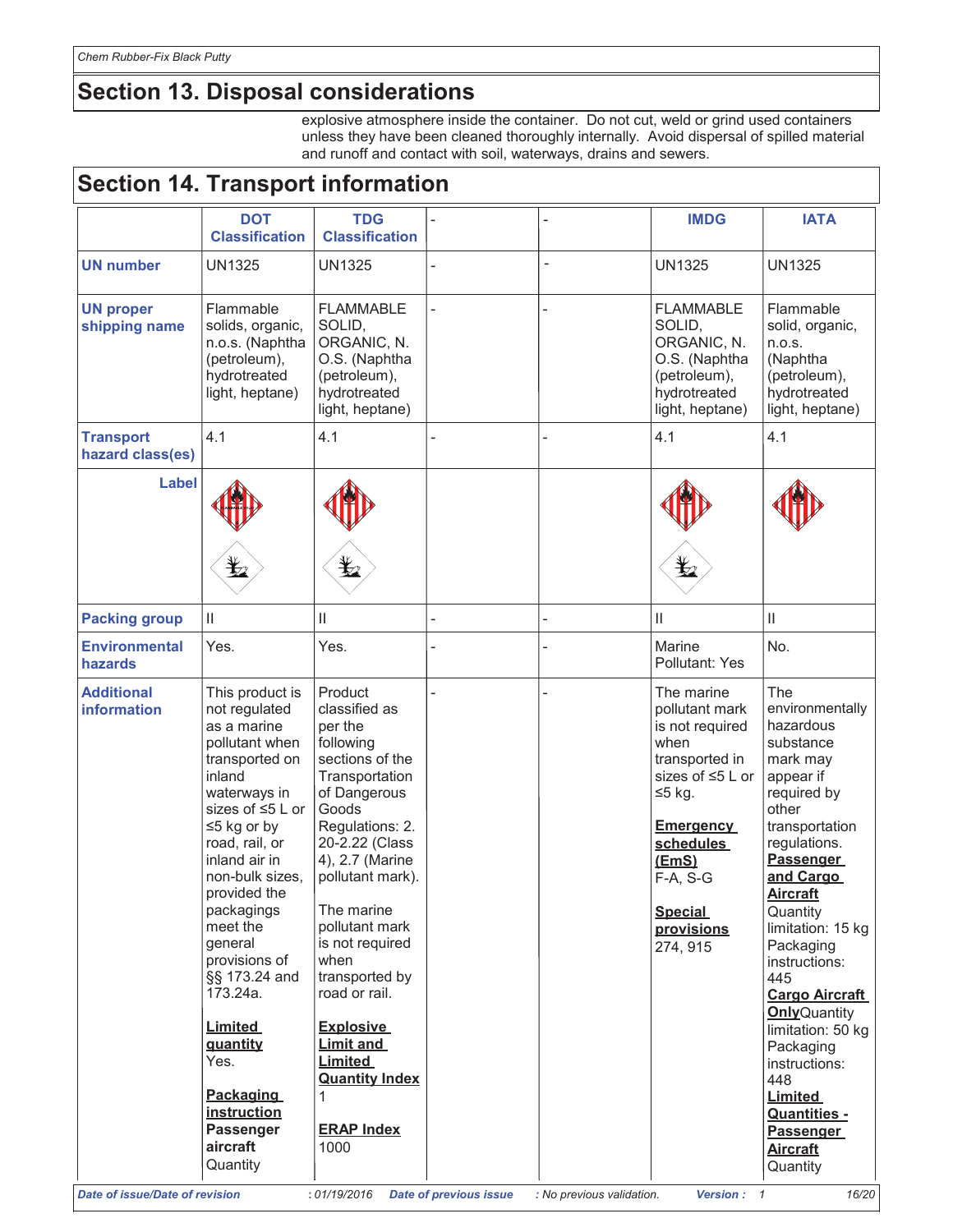Chem Rubber-Fix Black Putty

# **Section 14. Transport information**

| limitation: 15 kg   Passenger |                     |  | limitation: 5 kg |
|-------------------------------|---------------------|--|------------------|
|                               | <b>Carrying</b>     |  | Packaging        |
| Cargo aircraft                | <b>Road or Rail</b> |  | instructions:    |
| Quantity                      | <b>Index</b>        |  | Y441             |
| limitation: 50 kg   15        |                     |  |                  |
|                               |                     |  | <b>Special</b>   |
| <b>Special</b>                | <b>Special</b>      |  | provisions       |
| provisions                    | provisions          |  | A3, A803         |
| A1, IB8, IP2,                 | 16                  |  |                  |
| IP4, T3, TP33                 |                     |  |                  |
|                               |                     |  |                  |

Special precautions for user : Transport within user's premises: always transport in closed containers that are upright and secure. Ensure that persons transporting the product know what to do in the event of an accident or spillage.

Transport in bulk according : Not available. to Annex II of MARPOL and the IBC Code

### **Section 15. Regulatory information**

| <b>U.S. Federal regulations</b>                                                   | : TSCA 8(a) PAIR: heptane; Methylcyclohexane                                          |
|-----------------------------------------------------------------------------------|---------------------------------------------------------------------------------------|
|                                                                                   | TSCA 8(a) CDR Exempt/Partial exemption: Not determined                                |
|                                                                                   | United States inventory (TSCA 8b): All components are listed or exempted.             |
|                                                                                   | Clean Water Act (CWA) 307: Zinc oxide; ethylbenzene; toluene; benzene                 |
|                                                                                   | Clean Water Act (CWA) 311: ethylbenzene; Propionic acid; toluene; benzene             |
| <b>Clean Air Act Section 112</b><br>(b) Hazardous Air<br><b>Pollutants (HAPs)</b> | : Listed                                                                              |
| <b>Clean Air Act Section 602</b><br><b>Class I Substances</b>                     | : Not listed                                                                          |
| <b>Clean Air Act Section 602</b><br><b>Class II Substances</b>                    | : Not listed                                                                          |
| <b>DEA List I Chemicals</b><br>(Precursor Chemicals)                              | : Not listed                                                                          |
| <b>DEA List II Chemicals</b><br><b>(Essential Chemicals)</b>                      | : Not listed                                                                          |
| <b>SARA 302/304</b>                                                               |                                                                                       |
| <b>Composition/information on ingredients</b>                                     |                                                                                       |
| No products were found.                                                           |                                                                                       |
| <b>SARA 304 RQ</b>                                                                | : Not applicable.                                                                     |
| <b>SARA 311/312</b>                                                               |                                                                                       |
| <b>Classification</b>                                                             | $:$ Fire hazard<br>Immediate (acute) health hazard<br>Delayed (chronic) health hazard |
| <b>Composition/information on ingredients</b>                                     |                                                                                       |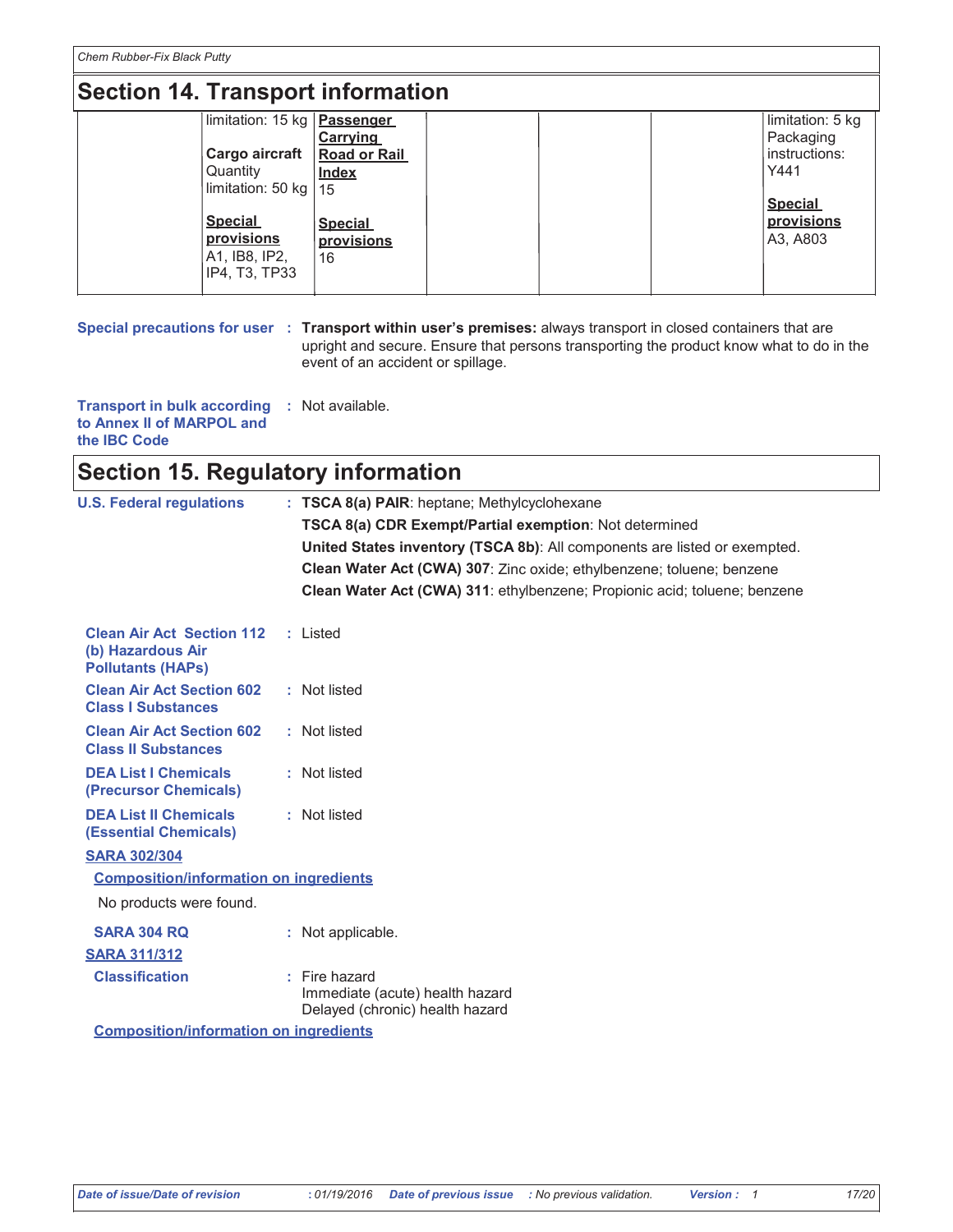# **Section 15. Regulatory information**

| <b>Name</b>                                               | $\frac{9}{6}$ | <b>Fire</b><br>hazard | <b>Sudden</b><br>release of<br>pressure | <b>Reactive</b> | <b>Immediate</b><br>(acute)<br>health<br>hazard | <b>Delayed</b><br>(chronic)<br>health<br>hazard |
|-----------------------------------------------------------|---------------|-----------------------|-----------------------------------------|-----------------|-------------------------------------------------|-------------------------------------------------|
| Naphtha (petroleum),<br>hydrotreated light                | $≥25 - 50$    | Yes.                  | No.                                     | No.             | Yes.                                            | No.                                             |
| carbon black, respirable other<br>than powder             | $≥10 - 25$    | No.                   | No.                                     | No.             | No.                                             | Yes.                                            |
| 3-methylhexane                                            | $≥10 - 25$    | Yes.                  | No.                                     | No.             | Yes.                                            | No.                                             |
| Methylcyclohexane                                         | $\ge 5 - 10$  | Yes.                  | No.                                     | No.             | Yes.                                            | No.                                             |
| 2-Methylhexane                                            | $\ge 5 - 10$  | Yes.                  | No.                                     | No.             | Yes.                                            | No.                                             |
| Distillates (petroleum),<br>hydrotreated heavy naphthenic | $\ge 5 - 10$  | No.                   | No.                                     | No.             | Yes.                                            | No.                                             |
| Zinc oxide                                                | $\geq 5 - 10$ | No.                   | No.                                     | No.             | Yes.                                            | No.                                             |
| 2,3-dimethylpentane                                       | $≥1 - < 3$    | No.                   | No.                                     | No.             | Yes.                                            | No.                                             |
| 3-Ethylpentane                                            | $≥1 - < 3$    | Yes.                  | No.                                     | No.             | Yes.                                            | No.                                             |
| Fuels, diesel, No 2                                       | $≥0.1 - <0.3$ | Yes.                  | No.                                     | No.             | No.                                             | Yes.                                            |
| ethylbenzene                                              | $≥0.1 - <0.3$ | Yes.                  | No.                                     | No.             | Yes.                                            | Yes.                                            |
| toluene                                                   | $≥0.1 - <0.3$ | Yes.                  | No.                                     | No.             | Yes.                                            | Yes.                                            |

#### **SARA 313**

|                              | <b>Product name</b> | <b>CAS number</b> | $\frac{9}{6}$    |
|------------------------------|---------------------|-------------------|------------------|
| <b>Form R - Reporting</b>    | Zinc oxide          | $1314 - 13 - 2$   | $\ge 5 - 10$     |
| requirements                 | ethylbenzene        | $100 - 41 - 4$    | $\geq 0.1 - 5.3$ |
| <b>Supplier notification</b> | Zinc oxide          | $1314 - 13 - 2$   | $\geq 5 - 10$    |
|                              | ethylbenzene        | $100 - 41 - 4$    | $\geq 0.1 - 0.3$ |

SARA 313 notifications must not be detached from the SDS and any copying and redistribution of the SDS shall include copying and redistribution of the notice attached to copies of the SDS subsequently redistributed.

### **State regulations**

| <b>Massachusetts</b> | : The following components are listed: HEPTANE (N-HEPTANE); CARBON BLACK;<br>3-METHYLHEXANE; METHYLCYCLOHEXANE; ISOHEPTANE; ZINC OXIDE FUME; 2,<br>3-DIMETHYLPENTANE; CALCIUM SILICATE                                                                                                                                                             |
|----------------------|----------------------------------------------------------------------------------------------------------------------------------------------------------------------------------------------------------------------------------------------------------------------------------------------------------------------------------------------------|
| <b>New York</b>      | : The following components are listed: Ethylbenzene                                                                                                                                                                                                                                                                                                |
| <b>New Jersey</b>    | : The following components are listed: n-HEPTANE; HEPTANE; CARBON BLACK;<br>3-METHYLHEXANE: HEXANE. 3-METHYL-: METHYLCYCLOHEXANE:<br>CYCLOHEXANE, METHYL-; MINERAL OIL (UNTREATED and MILDLY TREATED);<br>ZINC OXIDE; 2,3-DIMETHYLPENTANE; PENTANE, 2,3-DIMETHYL-; CALCIUM<br>SILICATE; SILICIC ACID, CALCIUM SALT; ETHYL BENZENE; BENZENE, ETHYL- |
| <b>Pennsylvania</b>  | : The following components are listed: HEPTANE; CARBON BLACK; HEXANE,<br>3-METHYL-; CYCLOHEXANE, METHYL-; HEXANE, 2-METHYL-; ZINC OXIDE (ZNO);<br>PENTANE, 2,3-DIMETHYL-; SILICIC ACID, CALCIUM SALT; BENZENE, ETHYL-                                                                                                                              |
|                      |                                                                                                                                                                                                                                                                                                                                                    |

#### **California Prop. 65**

WARNING: This product contains a chemical known to the State of California to cause cancer. WARNING: This product contains less than 1% of a chemical known to the State of California to cause birth defects or other reproductive harm.

| <b>Ingredient name</b>                        | <b>Cancer</b> | <b>Reproductive</b> | <b>No significant risk</b><br>level                    | <b>Maximum</b><br>acceptable dosage<br>level            |
|-----------------------------------------------|---------------|---------------------|--------------------------------------------------------|---------------------------------------------------------|
| carbon black, respirable other than<br>powder | Yes.          | No.                 | No.                                                    | INo.                                                    |
| ethylbenzene                                  | Yes.          | No.                 | 41 µg/day (ingestion) No.<br>54 µg/day<br>(inhalation) |                                                         |
| toluene                                       | No.           | Yes.                | No.                                                    | 7000 µg/day<br>(ingestion)                              |
| benzene                                       | Yes.          | Yes.                | 6.4 µg/day<br>(ingestion)<br>13 µg/day                 | 24 $\mu$ g/day (ingestion)<br>49 µg/day<br>(inhalation) |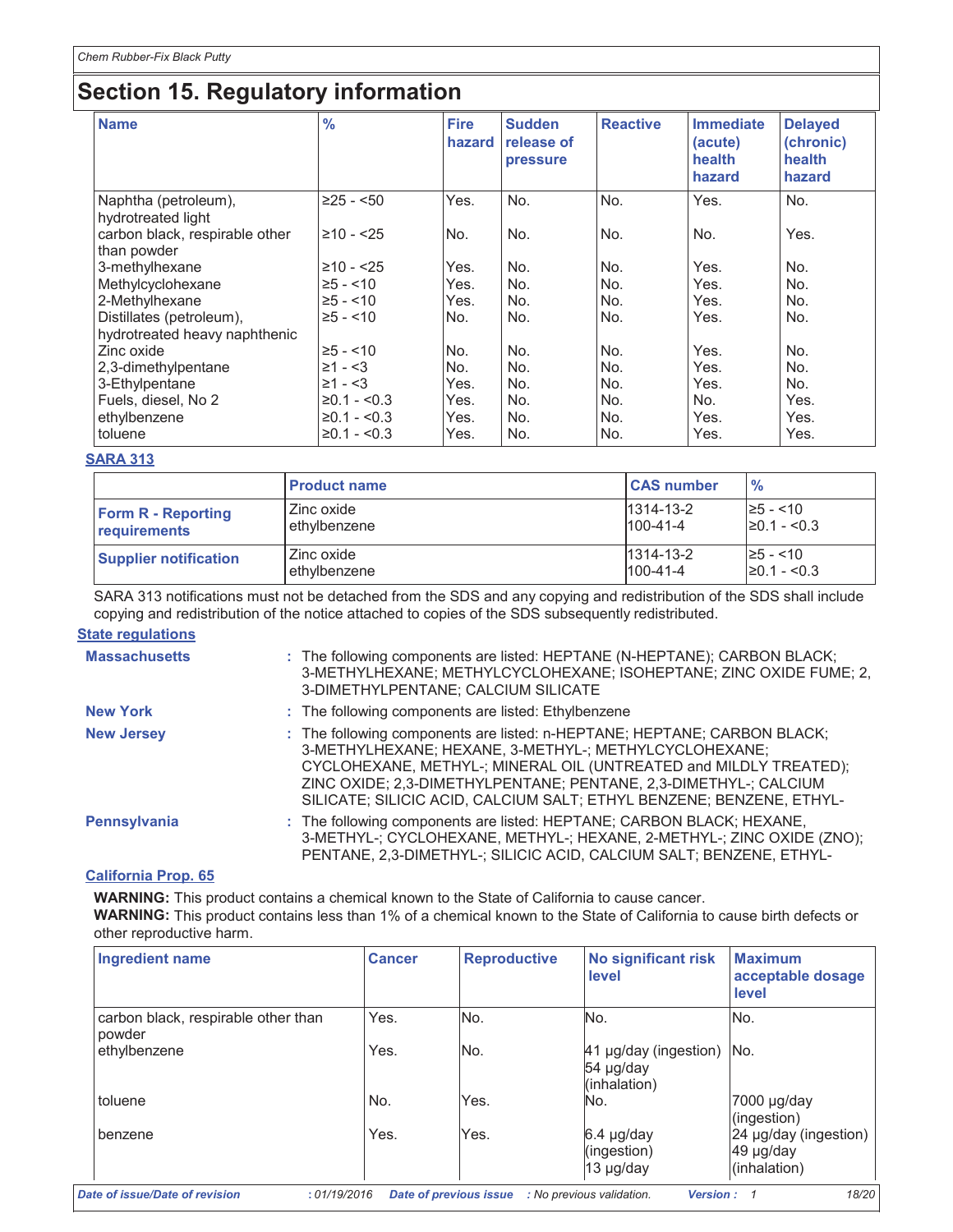## **Section 15. Regulatory information**

| <b>Canadian lists</b>        |                                      |                                                                                                                                                                         |
|------------------------------|--------------------------------------|-------------------------------------------------------------------------------------------------------------------------------------------------------------------------|
| <b>Canadian NPRI</b>         | (all isomers)                        | : The following components are listed: Heptane (all isomers); Heptane (all isomers);<br>Heptane (all isomers); Zinc (and its compounds); Heptane (all isomers); Heptane |
| <b>CEPA Toxic substances</b> | : None of the components are listed. |                                                                                                                                                                         |
| <b>Canada inventory</b>      | : Not determined.                    |                                                                                                                                                                         |

#### **International requlations**

**Chemical Weapon Convention List Schedules I, II & III Chemicals** Not listed

**Montreal Protocol (Annexes A, B, C, E)** 

Not listed.

**Stockholm Convention on Persistent Organic Pollutants** Not listed.

**Rotterdam Convention on Prior Inform Consent (PIC)** Not listed.

#### **UNECE Aarhus Protocol on POPs and Heavy Metals** Not listed.

### **International lists**

| <b>National inventory</b> |                                                                                      |
|---------------------------|--------------------------------------------------------------------------------------|
| <b>Australia</b>          | : Not determined.                                                                    |
| <b>Canada</b>             | : Not determined.                                                                    |
| <b>China</b>              | : Not determined.                                                                    |
| <b>Europe</b>             | : Not determined.                                                                    |
| Japan                     | : Japan inventory (ENCS): Not determined.<br>Japan inventory (ISHL): Not determined. |
| <b>Malaysia</b>           | : Not determined.                                                                    |
| <b>New Zealand</b>        | : All components are listed or exempted.                                             |
| <b>Philippines</b>        | : All components are listed or exempted.                                             |
| <b>Republic of Korea</b>  | All components are listed or exempted.                                               |
| <b>Taiwan</b>             | : Not determined.                                                                    |
| <b>Turkey</b>             | : Not determined.                                                                    |

### **Section 16. Other information**

**National Fire Protection Association (U.S.A.)** 



Reprinted with permission from NFPA 704-2001, Identification of the Hazards of Materials for Emergency Response Copyright ©1997, National Fire Protection Association, Quincy, MA 02269. This reprinted material is not the complete and official position of the National Fire Protection Association, on the referenced subject which is represented only by the standard in its entirety.